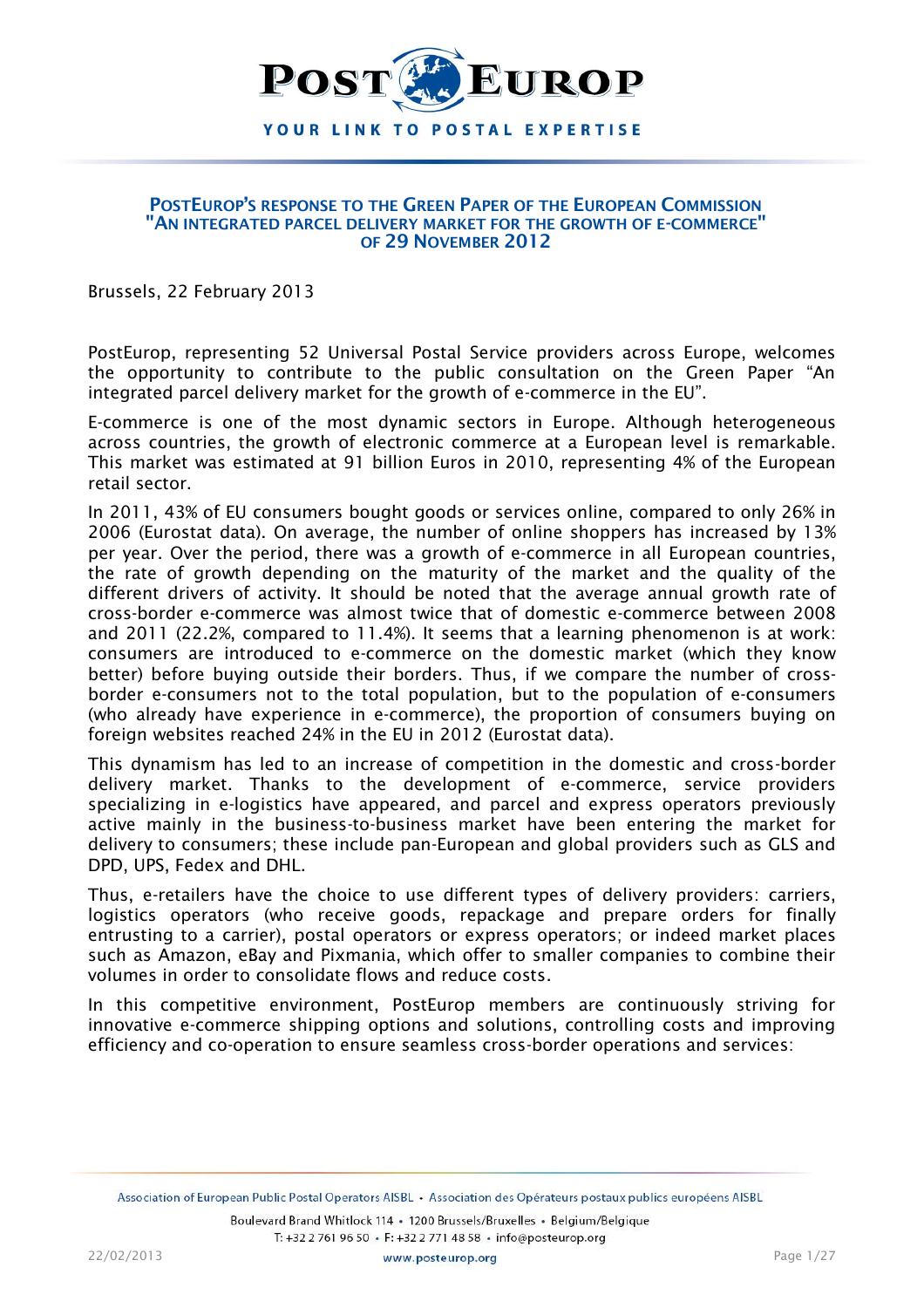

# *Convenience*

PostEurop members are innovating in first and last mile services to give the e-retailer and the consumer more choice in terms of delivery options and return solutions. Consumers have the choice as to where and when to receive their purchases, e.g. packstations, prenotification of delivery or time windows for doorstep delivery. Through various return options such as e.g. the "Easy Return Solution", operators can offer e-retailers priority postage-paid international return services for their customers.

#### *Costs*

Controlling costs is a permanent task for PostEurop members in order to adapt to the changing market environment. The challenge they each face is to adjust their operations to efficiently handle the decline in letter mail volumes and the increase in the volume of e-commerce driven shipments. New technologies and solutions can have an effect on costs, but also require significant investments which have to be financed.

#### *Interoperability*

In order to facilitate seamless cross border e-commerce services, PostEurop members cooperate in standardisation and in various projects on the technical platforms provided by the International Post Corporation (IPC) and the Universal Postal Union (UPU). Improved track and trace, quality monitoring, and co-operation in the E Parcel Group are just a few examples.

European postal operators are partners committed to the growth of e-commerce.

The following text provides PostEurop's detailed answers to the questions raised by the Green Paper.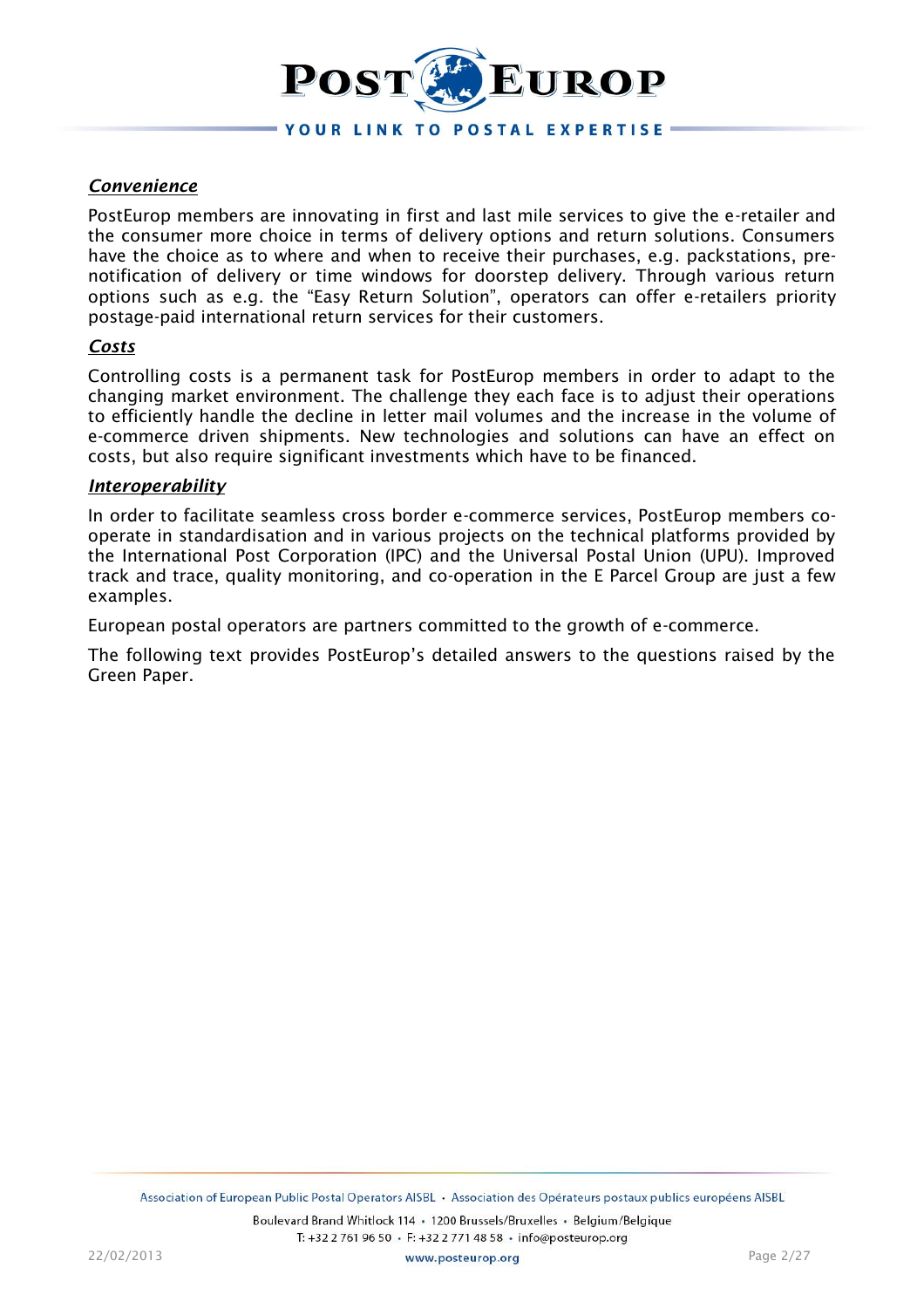

**Q 1. For the purpose of this Green Paper, 'parcel' is defined in the broadest sense and includes items weighing up to 30 kg. Are there particular elements which in your view are of crucial relevance for the qualification as 'parcel' in the context of the ambition to achieve a more integrated, well-performing parcel delivery market in the EU?**

According to PostEurop's understanding, the Green Paper deals with the delivery of purchases ordered via the internet to consumers in particular in the segment of B2C (plus C2C); however, it does not include business to business services (B2B). By the maximum weight of 30kg for parcels, the proposed definition excludes "2 man handlings", which appears reasonable. Although online-ordered goods principally cover the whole range of weight up to 30 kg, the lion's share is below 5 kg or even below 2 kg.

Parcels as defined by the Green Paper are used for the delivery of goods or merchandise. Postal operators offer a broad variety of delivery services with different value-added features, formats and prices. Customers have the choice to select the appropriate service which best corresponds to their needs, e.g. in terms of speed, liability, insurance, track and trace etc. Regarding format, shipments are distinguished by, for example, whether they fit into an average mail box. If they cannot be dropped into a mail box, the deliverer has to deliver the item to the recipient in person, which involves additional costs. The same applies for items featured with insurance, registered parcels or EMS which have to be handed over to the recipient in person.

The more value-added elements customers want to "book" for their delivery service, the more sophisticated and costly the delivery process will be. Accordingly, low value purchases are normally sent by cheap and simple delivery services, while customers select services with value-added features for their high value purchases.

- **Q 2. Is, and if so to what extent, the existing framework an obstacle to the creation of a truly integrated European parcel delivery market that meets the needs and expectations of e-retailers, consumers and workers in the sector?**
- **Q 3. What are the top three challenges posed by the regulatory framework? What could be done to help you respond, in the short and long term, to these challenges?**
- **Q 4. Do you consider there are regulatory gaps or a need for additional measures/regulations? If so, please specify.**

## *Postal Directive*

The growth of e-commerce and the newly competitive environment of the delivery sector prove that the creation of a truly integrated European parcel delivery market is not constrained by the current regulatory framework, which is well balanced and does not need any additional regulation.

Association of European Public Postal Operators AISBL . Association des Opérateurs postaux publics européens AISBL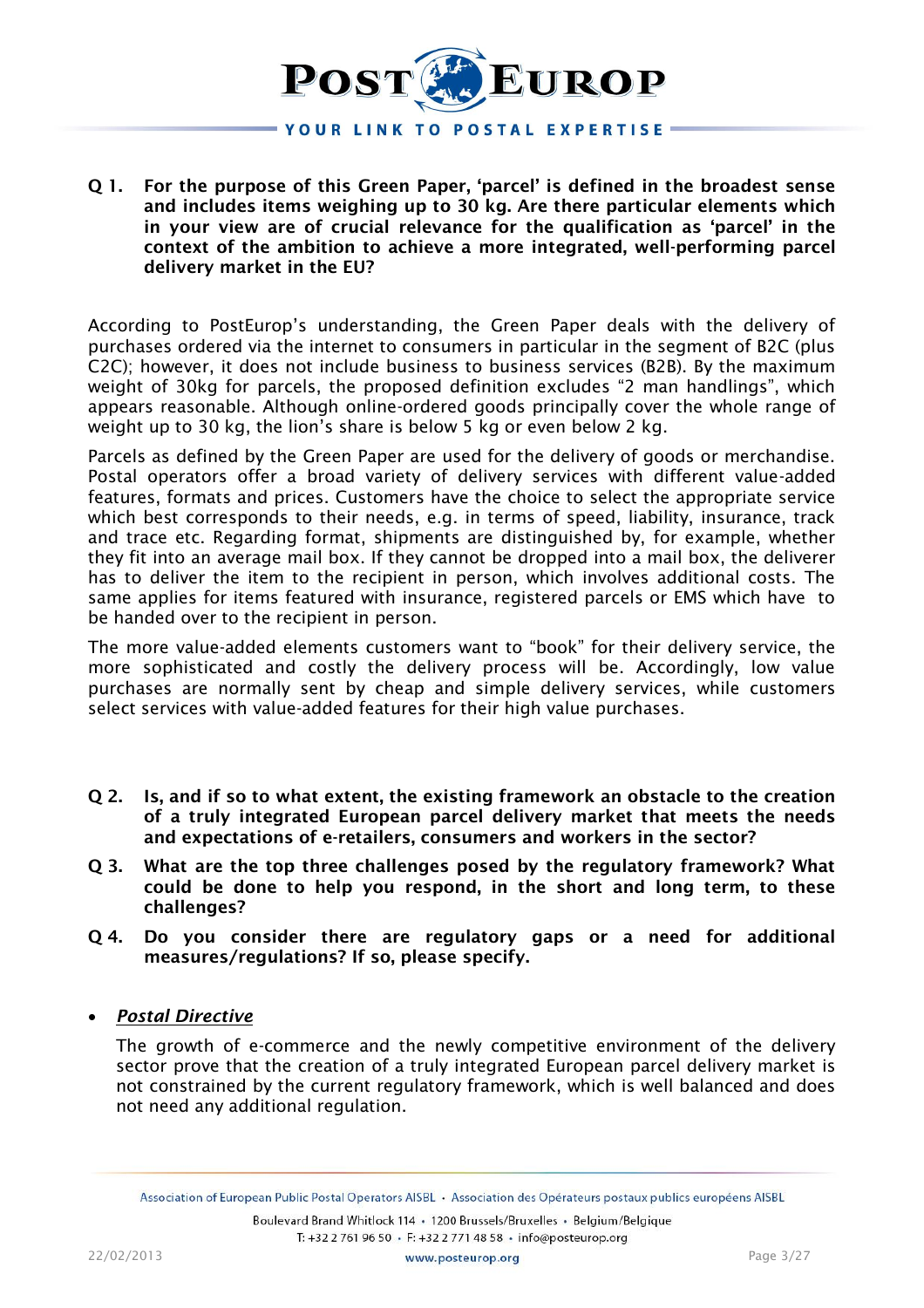

The Postal Directive provides in addition a safety net for individuals and SMEs which probably otherwise would not benefit from delivery offers designed for big e-sellers.

Indeed, article 3 of the Directive 97/67/EC of 15 December 1997 on common rules for the development of the internal market of Community postal services and the improvement of quality of service provides that universal service includes notably "*the clearance, sorting, transport and distribution of postal packages up to 10 kilograms"*. Universal services have to be provided across the territory at affordable prices with sufficient access points and a frequency of not less than 5 days a week. For prices, the principles of non-discrimination, transparency and cost-orientation apply.

This article aims to facilitate cross-border exchanges of parcels:

*"Notwithstanding the weight limit of universal service coverage for postal parcels established by a given Member State, Member States shall ensure that postal parcels received from other Member States and weighing up to 20 kilograms are delivered within their territory".*

This provision ensures that all users in the EU, be they consumers or professionals, can send to other countries of the EU, single piece or bulk parcels, for a maximum weight of 20kg, which will be delivered by the universal service operator of the country of destination, according to the same quality standards as a domestic parcel within the universal service scope.

Therefore, the Postal Directive already provides for a European network of universal service operators to facilitate exchanges of parcels between EU countries.

## *VAT*

One of the top challenges posed by the current regulatory framework is in the area of VAT. The different VAT rates and current VAT rules make it at this moment difficult and expensive for e-retailers to deliver B2C cross-border. As soon as certain thresholds are exceeded, VAT registration in each EU Member State is necessary (leading to compliance costs and language difficulty). E-commerce could really be boosted by enabling the fulfilment of customs duties in one country for the whole of Europe. This is now a very costly and cumbersome process which restricts the free transport of goods throughout Europe. It is essential that the VAT rules are changed accordingly to avoid that import in one country still leads to VAT payment and VAT compliance in 27 different Member States.

## *Transport*

The current regulation of the Internal Market for the carriage of goods, notably the restrictions on cabotage, leads to various sorts of inefficiencies and higher costs. In part due to these regulations, currently 30% of trucks running on European roads are empty, causing unnecessary green house gas emissions.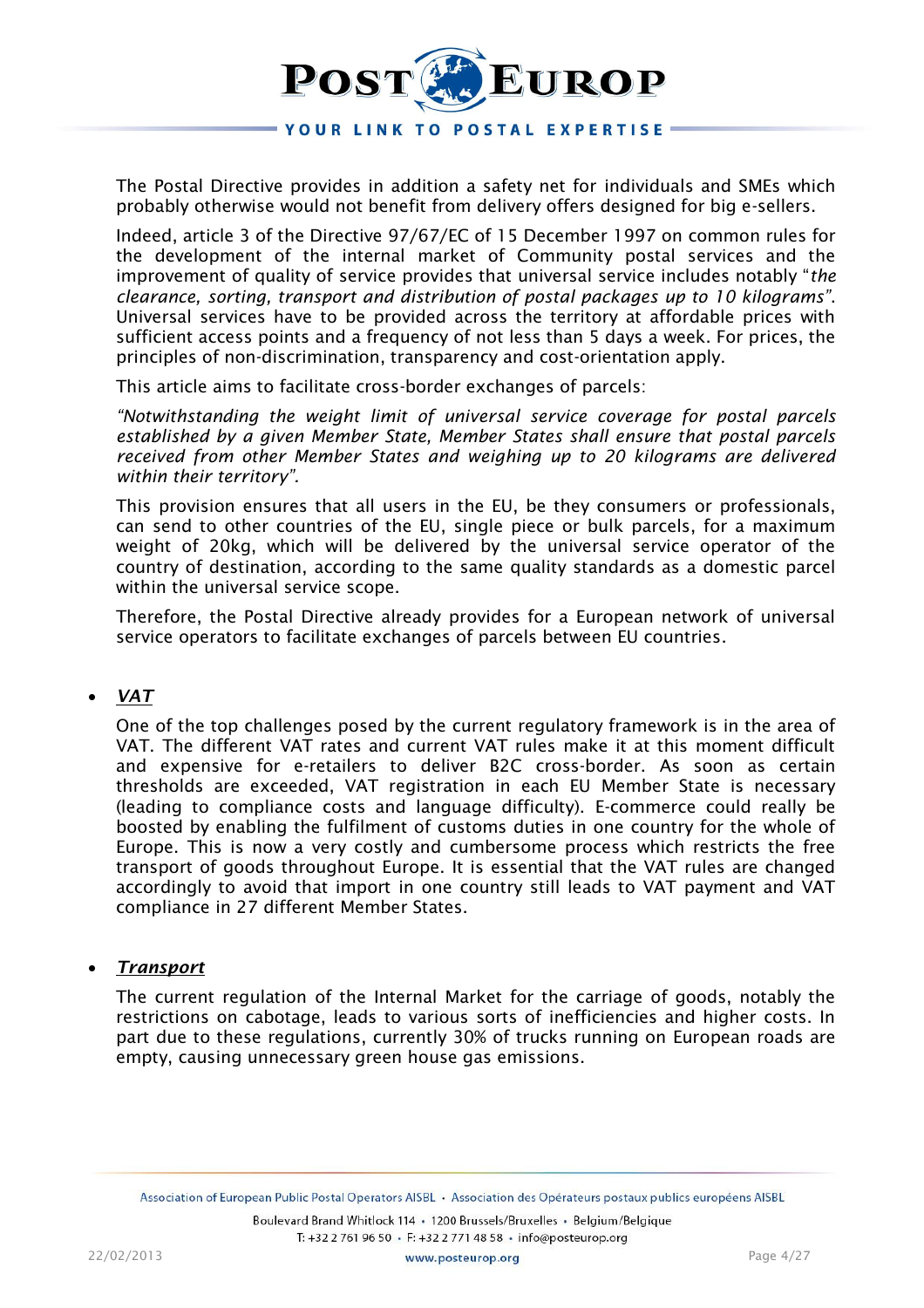

The current national cabotage restrictions prevent transport operators from using a lorry to its utmost efficiency and run optimized supply chains for the benefit of European industry, including those active in the e-commerce sector. This prevents road transport operators from reducing unnecessary congestion and pollution and creates inefficient logistics networks and leads to higher costs.

## *Services Directive*

The Services Directive (Art. 20 (2)) contains a provision prohibiting discrimination based on the country of residence. According to "The European Online Marketplace, September 2012", there are cases of e-retailers who refuse to sell their products crossborder to residents of certain member states. PostEurop members can confirm this phenomenon, which on the grounds of the universal service cannot be a delivery problem. Regarding unjustified discrimination, a more committed application of the Service Directive would support cross-border e-commerce.

A number of regulatory rules and initiatives from the EU affect inbound traffic from non-EU origin countries, and this has important impacts on the inbound supply-chain. Herewith two examples for illustration:

## *Customs*

Traffic exchange between the EU and beyond is subject to customs clearance. Ecommerce could be boosted by enabling the fulfillment of customs duties in one country for the whole of Europe. The proposed recast of the rules into the Union Customs Code risks undermining some of the most emblematic simplifications originally foreseen, such as centralized clearance and the principle of electronic declarations. Inter alia, INTRASAT should be further developed so that it may also be used for B2C shipments, allowing central VAT handling in one EU-member state only. Furthermore, the EU has amongst the lowest de minimis limits globally (maximum  $\epsilon$ 22 for VAT), resulting in many cases in more administrative costs for the administration and the shipper than the actual amounts of tax collected (eg Australia € 808, Israel € 56, US € 148, Japan € 98).

## *Aviation security and customs electronic advanced information*

The rules on the physical screening of goods carried by airlines entering the EU single aviation security area impact e-commerce trade in terms of transit times, cost of screening etc. The combination of this with the announced introduction of electronic advanced notification pre-departure of parcels significantly impacts the supply chain and commercial operations of postal operators in the EU, and calls for an operational readiness for the postal operators sending parcels into the EU. PostEurop is a partner in the EU Commission's sector dialogue and would like to emphasize the need for a more harmonized regulatory approach with other continents such as the Americas and Asia Pacific so as to facilitate a one-stop-screening and pre-alert mechanism for goods.

Association of European Public Postal Operators AISBL . Association des Opérateurs postaux publics européens AISBL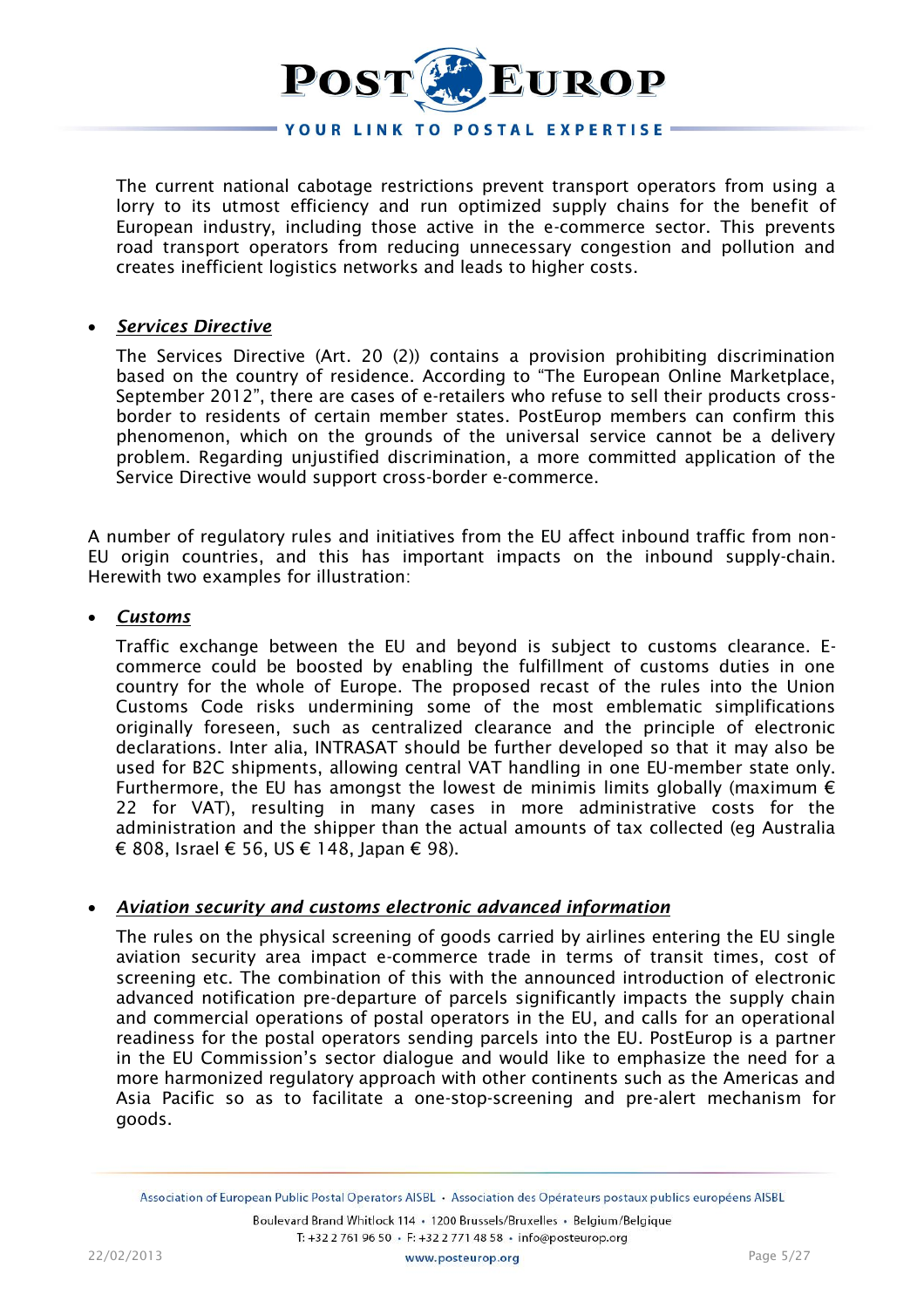

# **Q 5. Information on delivery options and modalities**

- **a) Which information should be made available to consumers on the e-retailers' web-site (name and contact details of the delivery operator(s), the delivery price, the time and place of delivery, information about complaint handling, track and trace options, return options)?**
- **b) Taking into account the risk of information overload, what could be done to provide consumers at the right moment with clear, transparent and comparable information on delivery?**

In e-commerce, there is no direct contractual relation between the delivery operator and the consumer. The contractual relationships are between (a) the e-retailer and the consumer and (b) the e-retailer and the delivery operator.



Several regulations specify the information requirements e-retailers have to respect: EU consumer legislation, the Services Directive and the e-Commerce Directive, as well as the recently adopted Consumer Rights Directive which is expected to increase information and transparency.

E-retailers are responsible for giving adequate, relevant and up-to date information to the consumer; this is part of the e-retailer's marketing and good customer service. In practice, delivery is part of the shopping process, and the terms of delivery are part of the contract between the e-retailer and the consumer.

The e-retailer and the delivery operator need to agree on the information to be made available by the operator to the e-retailer to enable the e-retailer to serve their customers well and according to the relevant legislation.

Association of European Public Postal Operators AISBL · Association des Opérateurs postaux publics européens AISBL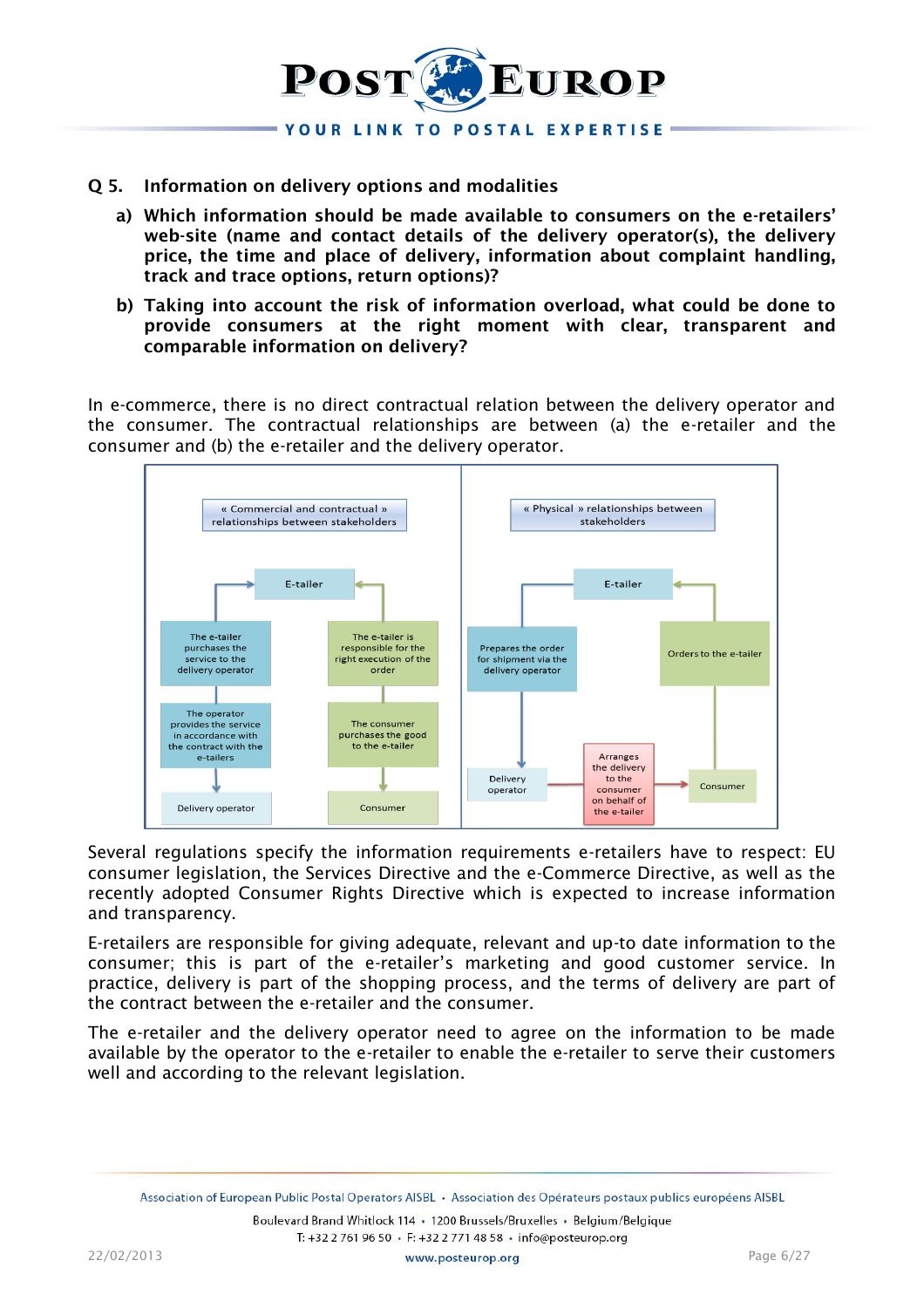

It is also in the interest of the delivery operator that the information offered by the eretailer is relevant, sufficient and clear to the end customer. For example, the customer must have information on service features such as delivery times, track and trace facilities and return solutions, and clear instructions of what to do and whom to contact in the event of delivery failure.

In several countries, consumer or industry organizations provide guidelines or recommendations for e-retailers regarding the information that should be provided to the consumer, including delivery.

As to the risk of information overload to consumers, it is a challenge to the e-retailers to have their web-shop site built in such a way that it follows the buying process of the consumer and provides easy access and information in all stages of the process.

Information made available to consumers on the e-retailer's website really depends on the commercial strategy of the e-retailer. However, it is to be remarked that the existing regulation already specifies a set of information which could improve transparency.

Indeed, the Directive on consumer rights and its implementation in all EU countries, before December 13<sup>th</sup>, 2013 (for implementation as of June 13<sup>th</sup>, 2014), is a significant step forward for the consumer, as it harmonizes all national rules. Beyond information on delivery, it safeguards the transparency of various types of information including delivery and as important as delivery. See also our answer to question 9.

## **Q 6. Information on the quality/performance of delivery**

**a) Performance indicators relate, for instance, to the speed of delivery, the geographic coverage of the delivery operator, delays, damaged or lost items. How can such performance-related information be measured and gathered? Would publishing the results of such performance indicators create added value for consumers? Is there a need to develop standards to monitor such performance levels?**

Information on actual performance is of interest to the e-retailer as he chooses who to contract for his delivery services. Service features (e.g. delivery times) and quality of service form part of the contract between the e-retailer and the delivery operator. Delivery operators, for operational and marketing reasons, monitor their performance continually and provide their customer, the e-retailer, with the relevant reports. If they do not keep their performance promises, they lose the business. E-retailers monitor quality of service of the delivery operator based on tracking information and customer complaints.

For the consumer it is important to have sufficient trust in the e-retailer. The e-retailer has to ensure that the consumer is provided with a reliable delivery service including appropriate information, such as when the ordered goods will arrive.

Association of European Public Postal Operators AISBL · Association des Opérateurs postaux publics européens AISBL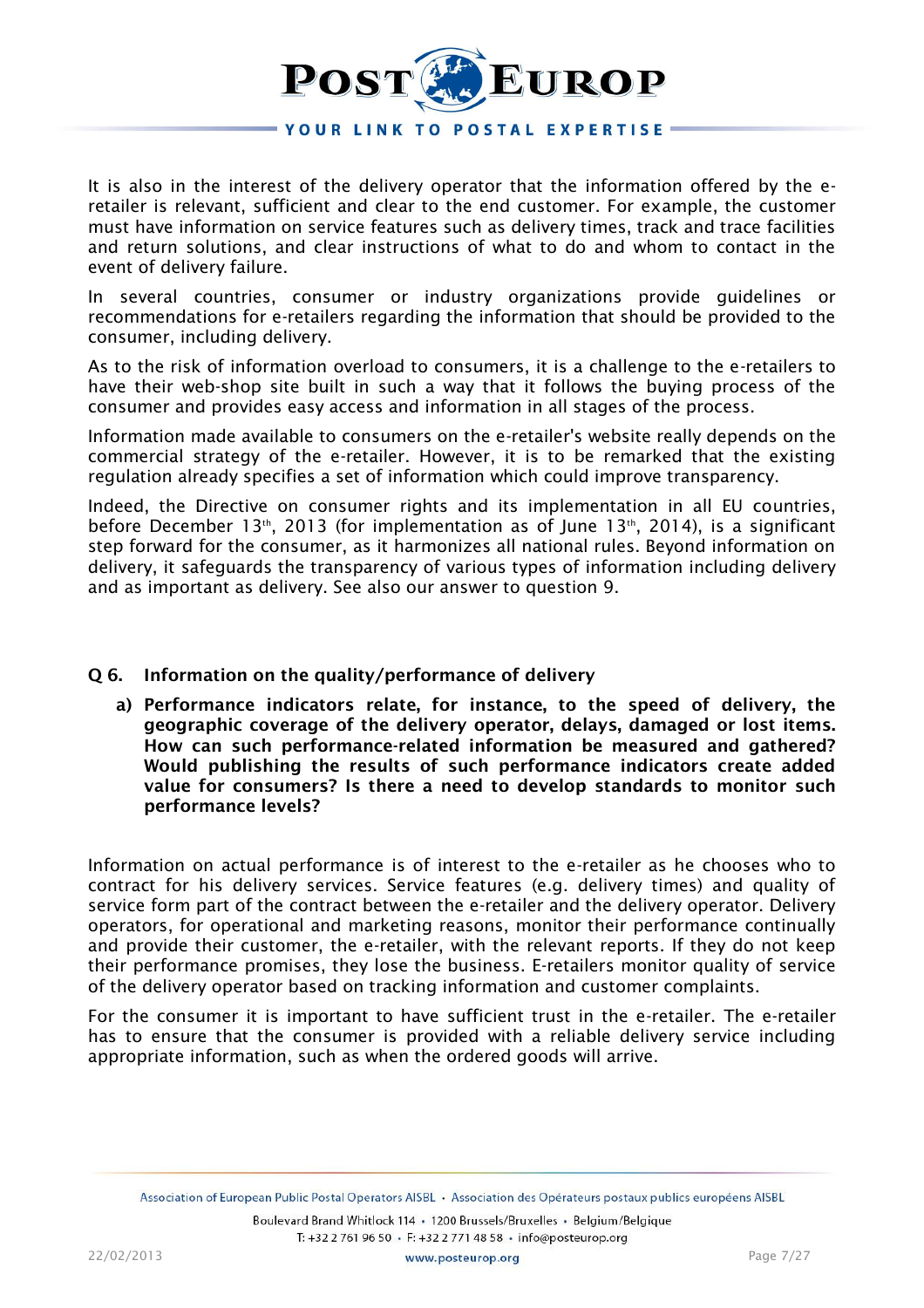

However, trust is not just built upon successful postal delivery. Successful delivery of online purchased goods has to be looked at from a consumer's perspective in a much broader sense. Besides postal delivery it includes all elements of the e-commerce chain, such as successful ordering, payments, and sufficient and transparent information on the whole process. It is therefore the responsibility of the e-retailer to provide a positive purchasing experience, as he is the only contractual partner of the consumer.

#### **b) Would trust labels (e.g. a certificate given by an industry association that the delivery process of an operator can be trusted as they meet requirements based on best practice) offer a more efficient way to increase consumers' confidence?**

Trust labels are of interest to e-retailers, web-sites and delivery operators. For consumers, it is important to know whether the service of the e-retailer is reliable. This refers to the entire value chain, including ordering, payments and delivery. Trust labels already exist. An example is the German based "trusted shops" label ([http://www.trustedshops.de/\)](http://www.trustedshops.de/). They are active all over Europe providing a trust label for participating web shops for econsumers. Participating web shops (over 10,000) can use this label for marketing purposes when fulfilling certain criteria and offer a reimbursement guarantee to their customers.

# **c) Would ISO certification of a quality process aiming at efficient delivery be an appropriate tool to increase consumers' confidence?**

PostEurop members usually have an ISO certification for their domestic operations and international facilities.

ISO certifications are not directly relevant for the consumer, but both for the internal operations of the delivery operators and as indication of the operators' capability towards the e-retailer.

## **Q 7. Independent supervision:**

**Who should take the lead to monitor performance: an industry organisation, an independent body, a regulator?**

Delivery operators are responsible to their customers, the e-retailers (see answer to question 5), both for their actual performance and for performance monitoring in respect of the contracted service(s). There is no case for a centralised, regulatory based monitoring.

Association of European Public Postal Operators AISBL . Association des Opérateurs postaux publics européens AISBL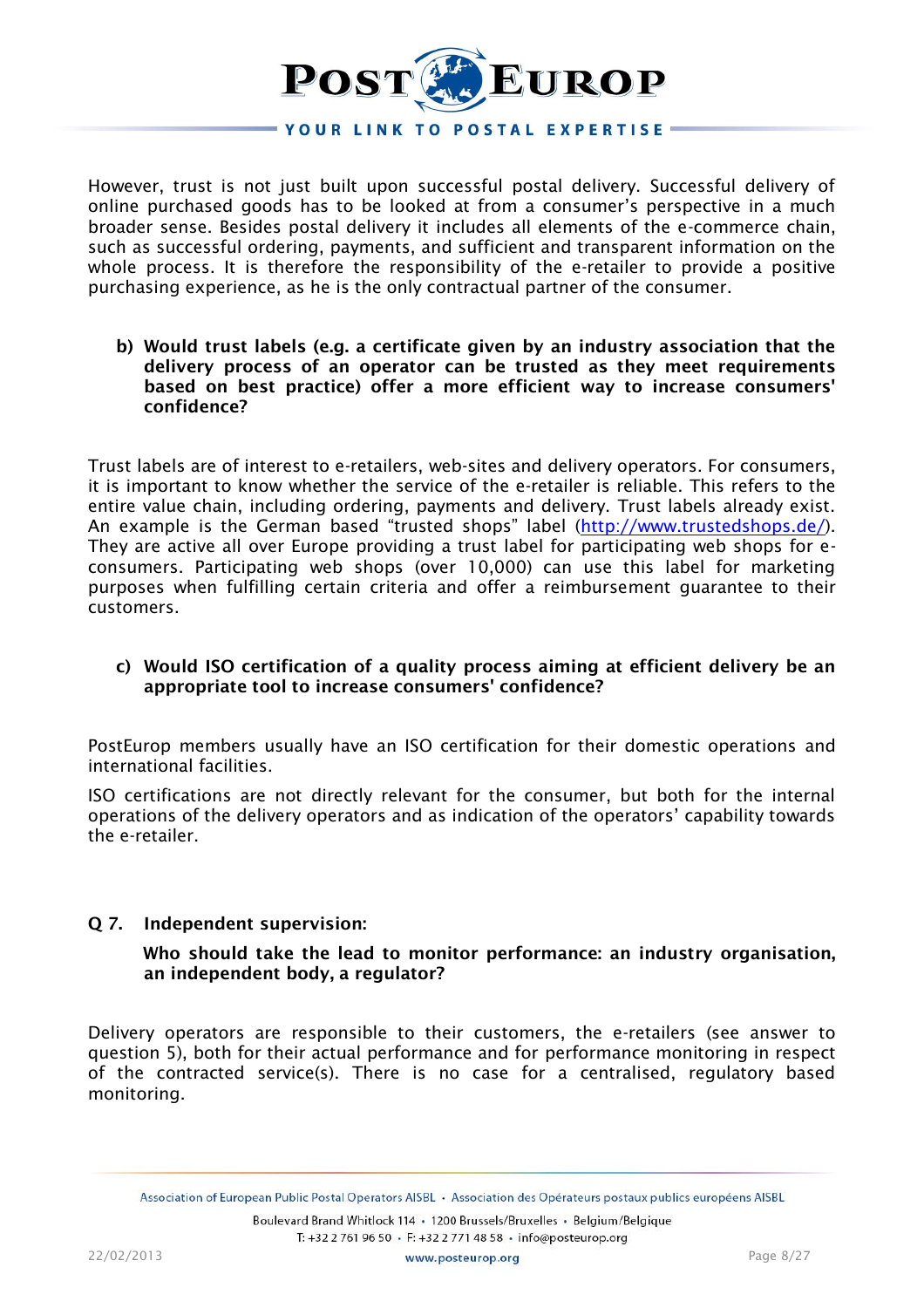

For cross-border services, the IPC as an industry organisation provides efficient monitoring on behalf of the operators involved. IPC has nearly twenty years' experience of monitoring quality of service for postal mail products**.** The principle is to measure endto-end performance (from posting to delivery), and each link in the logistics chain. The former gives the customer view of performance; the latter allows operators to identify weaknesses and take action to improve quality.

Measurement methodology is divided into two categories: untracked items (letters and letter packets) and tracked items (parcels, exprès letters, registered letters and EMS). The methodology for the former is based upon using a stratified sample of letters/letter packets which represent real mail flows. Items in the sample are sent between panels of senders and receivers (the end-to-end measure) and contain Radio Frequency Identification (RFID) tags which are read at appropriate points in the logistics chain (the link measurement).

Measurement of tracked items is a census, rather than a sample, since each item carries a barcode. The methodology is as for untracked items: the date/time of collection is tracked, as is the date/time of delivery. Within the logistics chain there can be up to eleven other tracking points, plus the capability to attach event reason codes at certain points. The tracking data provides the basis for automated customer service query handling through the IPC Customer Service System (which also measures the speed of resolution of queries, against agreed standards). For tracked items, IPC provides monthly monitoring and reporting for over 100 posts around the world and covers approximately 50 million items (rising to 70 million from Quarter 2 2013).

Performance is measured either in elapsed days, business days and/or against agreed standards, depending upon the requirements of participating operators.

- **Q 8. Possible need and scope of a universal delivery service for parcels:**
	- **a) Is there a need for a new universal service obligation to address the ubiquity, affordability and quality of parcel delivery services?**
	- **b) If so, what could be the main characteristics of this 'new' universal service (in terms of service levels, convenience and affordability)?**
	- **c) From a delivery operator perspective, do you think a universal (parcel) service would be feasible in terms of cost/profitability? If so, at what level?**
	- **d) What would be the best tools to implement such a concept (e.g. guidelines; revision of the Postal Directive; new regulatory instrument with enhanced powers of the national regulatory authorities)?**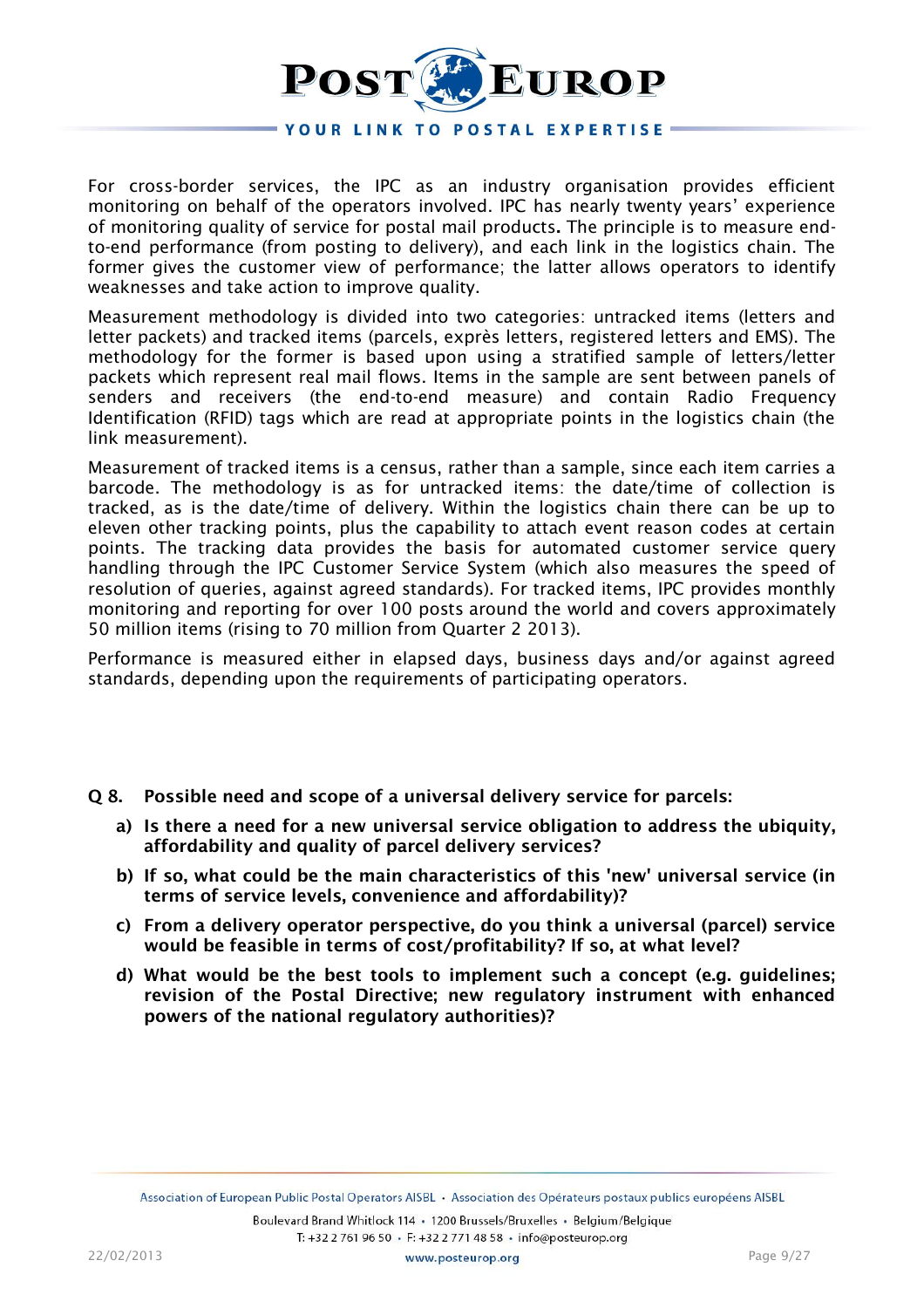

E-commerce represents a comparatively young business which is currently in a highly dynamic growth phase. It is driving the development of the delivery markets which in turn support the growth of e-commerce. Delivery operators have made and continue to make significant investments in infrastructure and services dedicated to e-commerce. New services and ever more sophisticated solutions are developed. The potential and the success of e-commerce have attracted more and more delivery organisations, resulting in intensive competition in delivery.

There is no global failure of the market; on the contrary, market forces have a positive impact in terms of better services, innovation and prices. Consequently, there is no need for a new universal service dedicated to the delivery of online purchases. Where competition may be less intensive or market forces less dynamic, the existing universal service as defined by the Postal Directive ensures ubiquity, affordability and quality of delivery services, both domestic and cross-border; in fact, member states are obliged under the Postal Directive to ensure the delivery of mail, packets and parcels up to 10kg (or 20kg) across the territory, both domestic and cross-border, at affordable prices with sufficient access points and a specified quality, especially transit times and a frequency of not less than 5 days a week. Moreover, the principles of non-discrimination, transparency and cost-orientation apply with respect to the pricing of universal services.

It is important to underline that the universal service is a regulatory concept to provide a "safety net" by ensuring a minimum range of services which are deemed to be indispensable for the users. Being part of the broader framework of Services of General Economic Interest (SGEI), the objective of the universal service is not to develop a new market; and, even more importantly, it cannot replace market functions as described above in markets with strong and functioning competition as it is the case in the delivery sector.

Additional universal service regulation beyond the existing universal service would hamper market dynamics and discourage necessary investments. Therefore, market development must rely on sound commercial conditions and not on regulation. The eretailer, even if very small, is a business that is competing with other businesses, such as other e-retailers and ordinary physical retailers. Hence, additional universal service regulation in this market would imply protection of the e-retailer, not of the consumer (the customer of the e-retailer).

In this context, the term "affordability" is not appropriate as far as the e-retailer is concerned; the aim of demanding an "affordable" service is to ensure that all citizens de facto have access to public service; i.e. the term "affordable" is part of the consumer protection. E-commerce, on the other hand, is a business model, and regulation should not aim at ensuring that a particular business model necessarily be affordable. It is conceivable that for some locations or some kind of goods etc. e-commerce is a costinefficient business model in comparison, for example, with traditional retailing. It can hardly be the role of regulation to ensure that this particular business model be "affordable" in all cases. Therefore, e-retailers being businesses in competition with other businesses should not have services at better conditions than ordinary commercial terms.

Association of European Public Postal Operators AISBL . Association des Opérateurs postaux publics européens AISBL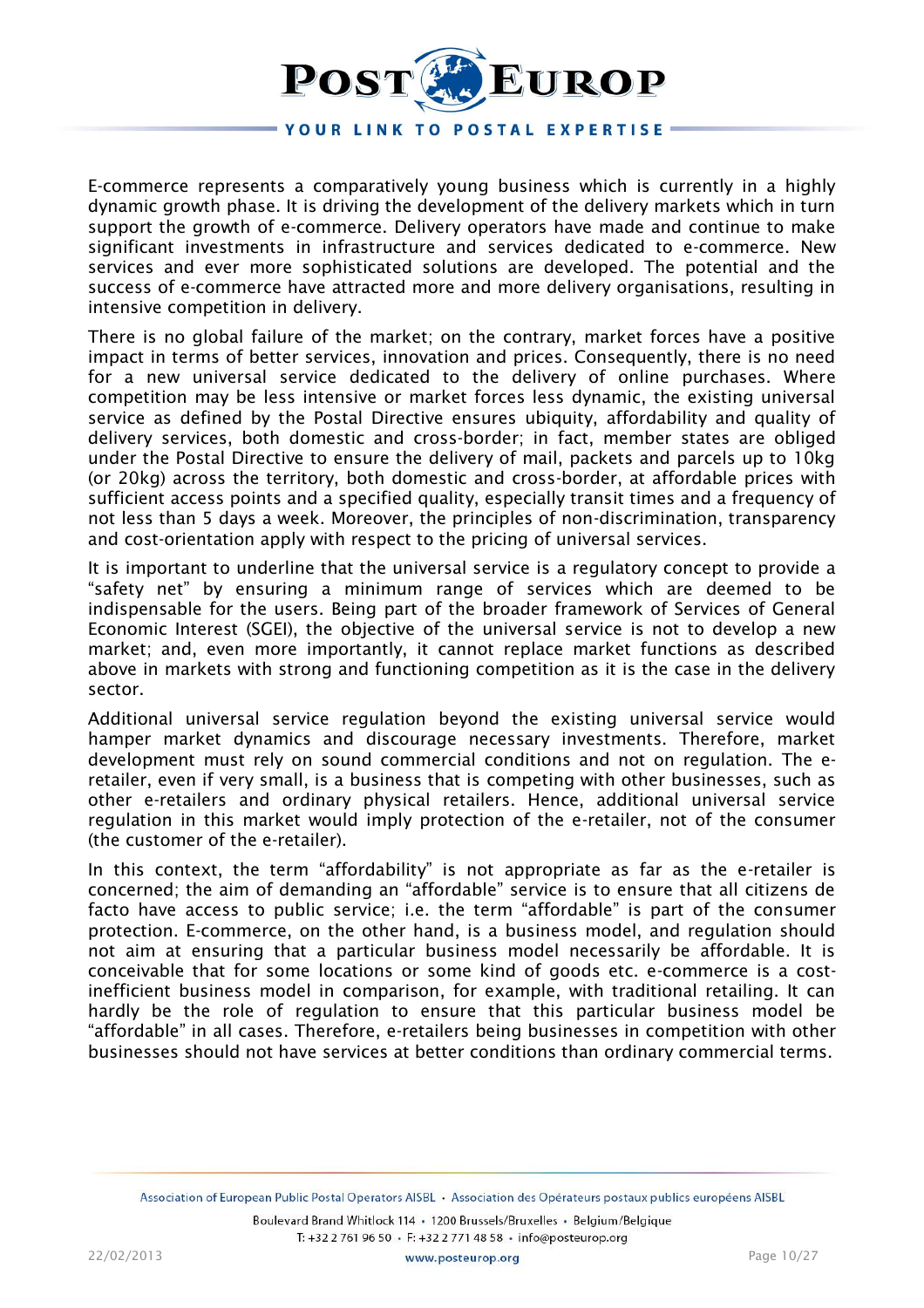

#### **Q 9. Improving consumer experience**

- **a) Taking into account the existing set of consumer rights, how could consumer concerns and complaints about delivery be addressed most effectively?**
- **b) Do you have any concerns about liability regimes in the event of lost or damaged parcels? What could be done to improve the situation?**
- **c) Could the e-commerce industry and delivery operators come up with more proactive solutions to better respond to consumers? What actions could be taken quickly to improve the situation in the short term? Which medium to long term solutions could be envisaged?**

Consumer protection regulations exist. The recently adopted consumer rights directive should first be implemented and "tested" before the adoption of any new regulations.

As for postal services, the postal directive provides for specific regulations for complaint handling for all delivery operators by Art. 19.

For reasons of the underlying contractual relations, the e-retailer needs to be the contact point for the consumer in case of delivery problems. Contact details should be provided by the e-retailer to the consumer on the web-site.

The existing framework already addresses consumer concerns, complaints concerns and concerns about liability regimes in the event of lost and damaged parcels.

1. Consumer concerns are already addressed by a set of regulation in the Directive 2011/83/EC of 25 October 2011, on consumer rights.

The Directive on consumer rights and its transposition in all EU countries, before December 13<sup>th</sup>, 2013 (new measures have to apply as of June 13<sup>th</sup>, 2014), is a significant step forward for the consumer as it harmonizes all national rules.

Indeed, the Directive states that "*Therefore the full harmonization of consumer*  information and the right of withdrawal [...] will contribute to *a high level of consumer protection and a better functioning of the business-to-consumer internal market",* that "*Full harmonization of some key regulatory aspects should considerably increase legal certainty for both consumers and traders*", that "*The effect of such harmonization should be to eliminate the barriers stemming from the fragmentation of the rules and to complete the internal market in this area".* Finally, the Directive considers that "*The regulatory aspects to be harmonized should only concern contracts concluded between traders and consumers".*

As stated in the Green Paper, the major improvements of this directive include notably transparency, the obligation for pre-contractual information to consumers by distance sellers (price including VAT, payment terms and delivery, the right of withdrawal, returns fees, and claiming procedure) but also the extension of the withdrawal period to 14 days or the provision of a standard withdrawal form.

Association of European Public Postal Operators AISBL · Association des Opérateurs postaux publics européens AISBL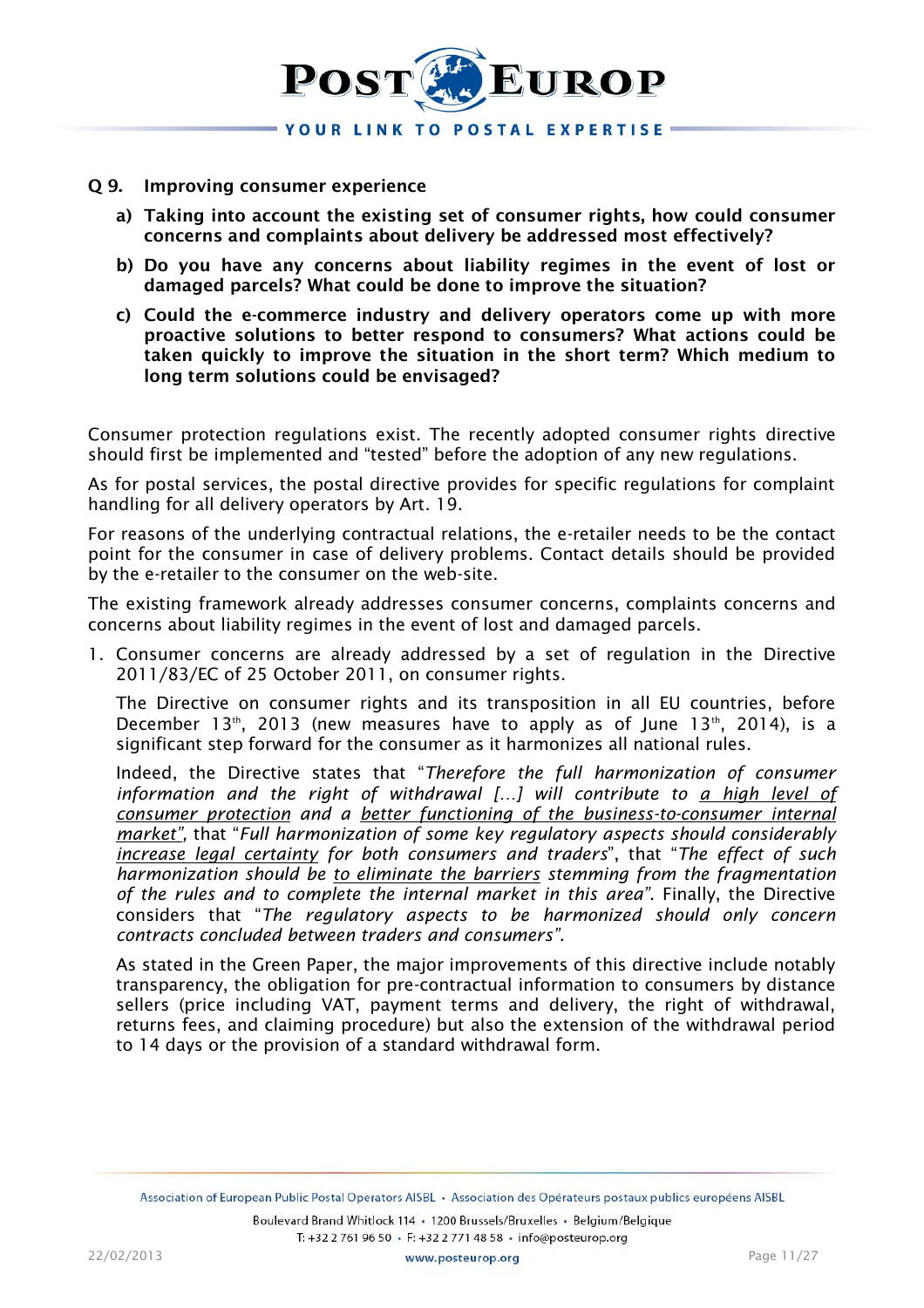# EUROP POST

# YOUR LINK TO POSTAL EXPERTISE -

The Commission also notes "*the extension of reimbursement rights (potential refund of shipping fees)".* The Green Paper seems to state that delivery refund is not an obligation in the case of withdrawal by the consumer. However, Article 13 of the Directive is clear and expresses that "*The trader shall reimburse all payments received from the consumer, including, if applicable, the costs of delivery"*. Recital 46 of the Directive also sets that "*In the event that the consumer withdraws from the contract, the trader should reimburse all payments received from the consumer, including those covering the expenses borne by the trader to deliver goods to the consumer*"*.*  The incurred return fees are, however, not included and may be supported by the consumer.

It is important to recall that, prior to this Directive and its national transposition, consumers were not devoid of rights and protection in distance selling.

2. In addition, consumer complaints and liability regimes are also already addressed: Directive 97/67/EC of 15 December 1997 on common rules for the development of the internal market of Community postal services and the improvement of quality of service

As noted in the Green Paper, the Postal Directive provides in its Article 19, transposed into national legislations, "*that Member States shall ensure that transparent, simple and inexpensive procedures are made available by all postal service providers for dealing with postal users' complaints, particularly in cases involving loss, theft, damage or non-compliance with quality service standards. Member States shall adopt measures to ensure that the procedures enable disputes to be settled fairly and promptly and provide, where warranted, a system of reimbursement and/or compensation"*. These procedures cover all postal products within and outside the universal service scope.

- **Q 10. Different options could be envisaged to control costs:**
	- **a) Are there any outstanding examples of, or best practices for alternative delivery solutions allowing for a reduction of costs?**
	- **b) Are there any outstanding examples of best practices to increase efficiency?**
	- **c) What type of technology can or could reduce the cost of delivery?**
	- **d) What could be done, in your view, to remove or alleviate current regulatory constraints without putting the attainment of their underlying objectives at risk?**

The need to adapt to the changing market environment is a permanent task for postal operators. Both the strong decline of letter mail volumes and the impressive increase in the volume of e-commerce driven shipments require postal operators to strictly control their costs. This is part of their business professionalism. While there is a clear trend that e-retailers more and more refrain from showing delivery charges on their invoices, giving the illusion of "free delivery", consumers on the other hand expect greater convenience when it comes to the delivery of the goods ordered via the internet.

Association of European Public Postal Operators AISBL · Association des Opérateurs postaux publics européens AISBL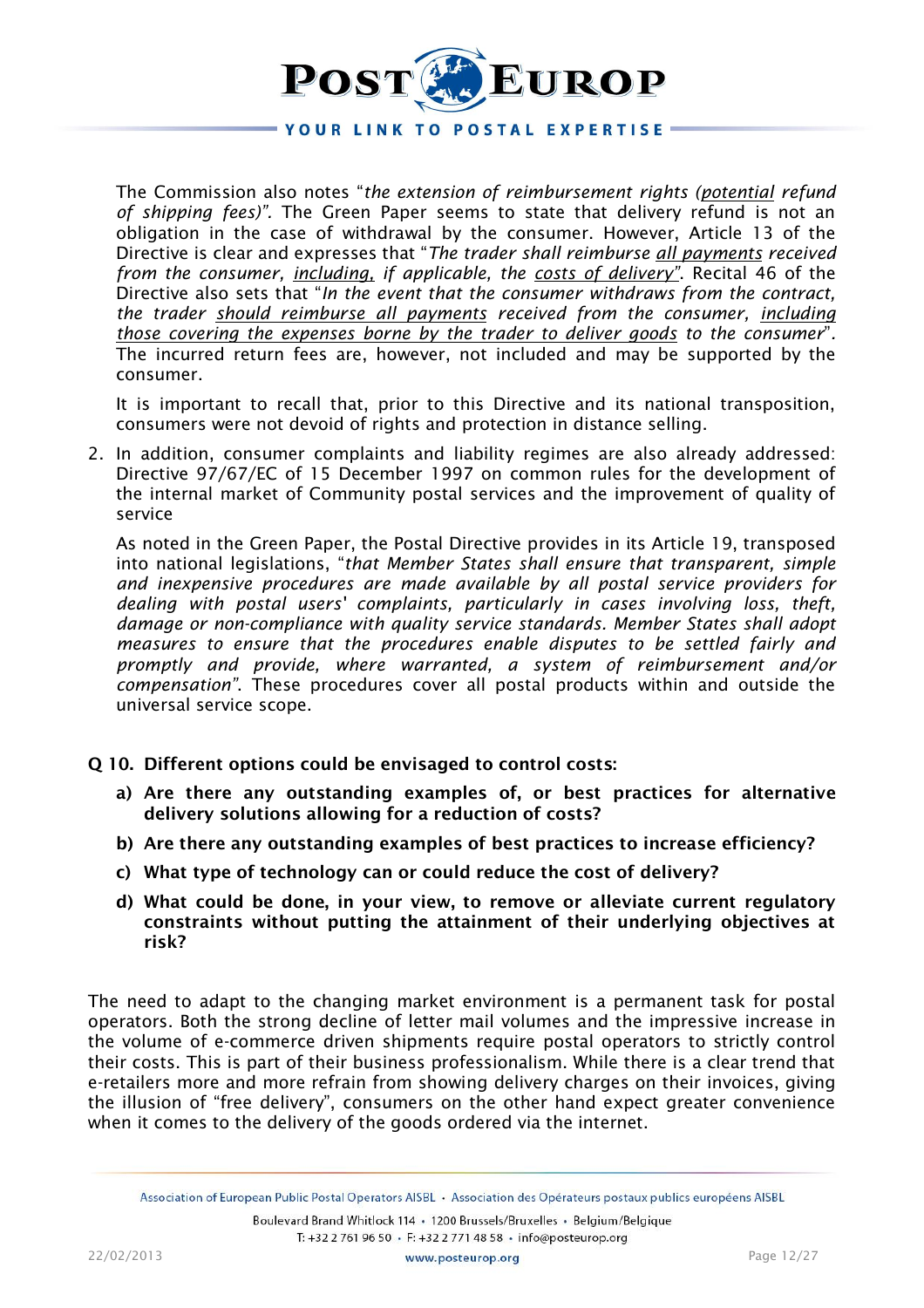

Consumers today want to have a wide choice of options to receive their online purchases. Delivery operators, therefore, offer a growing number of new convenient and innovative delivery solutions. Besides home delivery, delivery at parcel automats (e.g. packstations) or specific drop points, at the preferred time and place (e.g. neighbour or postal outlet), SMS or e-mail notification of delivery are solutions which already can be found in various European countries and the development is continuing. Nevertheless, doorstep delivery will remain an important mode of delivery.

Delivery options are primarily driven by demand. New solutions can have a cost controlling effect, but also require significant investment (for example, for setting up of packstations, new IT solutions or new processes). The same is true of reducing the cost of home delivery by raising the success rate of the first delivery attempt, through for example notification of the planned delivery place or delivery on a requested date.

These investments should not be put at risk by increasing regulatory constraints.

# **Q 11. Sustainability of tariffs:**

**a) Do you think that the current level of tariffs charged to consumers for home delivery is sustainable in the medium and long term? If not, what should be done to mitigate this?**

When it comes to discussing the level of tariffs charged to consumers for home delivery, one has to clearly distinguish between the different contractual relationships. First of all, the contract partner of the delivery operator is the e-retailer, not the consumer ordering goods via the internet. Therefore, "tariffs for home delivery" (e.g. postal delivery prices) are not charged to the consumer but to the e-retailer. E-retailers decide whether to show delivery charges separately to the consumer. In fact, more and more e-retailers no longer directly charge delivery to the consumer (i.e. they indicate "free shipping").

Although home delivery is not the standard solution everywhere across Europe, it remains an indispensable mode of delivery. In the Nordic area, for instance, delivery has traditionally been made to postal outlets or comparable locations. Today many alternative delivery options are offered to customers, too. In other countries, doorstep delivery is also complemented by alternative delivery options, such as delivery to parcel automats etc. as described. Innovative IT solutions, such as pre-alerts and time windows, can help to increase the rate of successful first delivery attempts.

Besides e-retailers in the B2C segment who generally forward high volumes of shipments to consumers, there are consumers in the C2C or C2X segment sending single-piece shipments only. Consumers as small shippers in e-commerce do not enjoy the same prices as higher-volume shippers. However, they are protected by the concept of the universal service, guaranteeing that an indispensable set of services of a certain quality is provided country-wide at affordable prices.

The e-commerce business and with it the delivery of online purchased goods is a comparatively young and fast developing market. Therefore, current concerns that tariffs charged today might not be sustainable in the medium and long term ignore the nature and the dynamics of this market.

Association of European Public Postal Operators AISBL · Association des Opérateurs postaux publics européens AISBL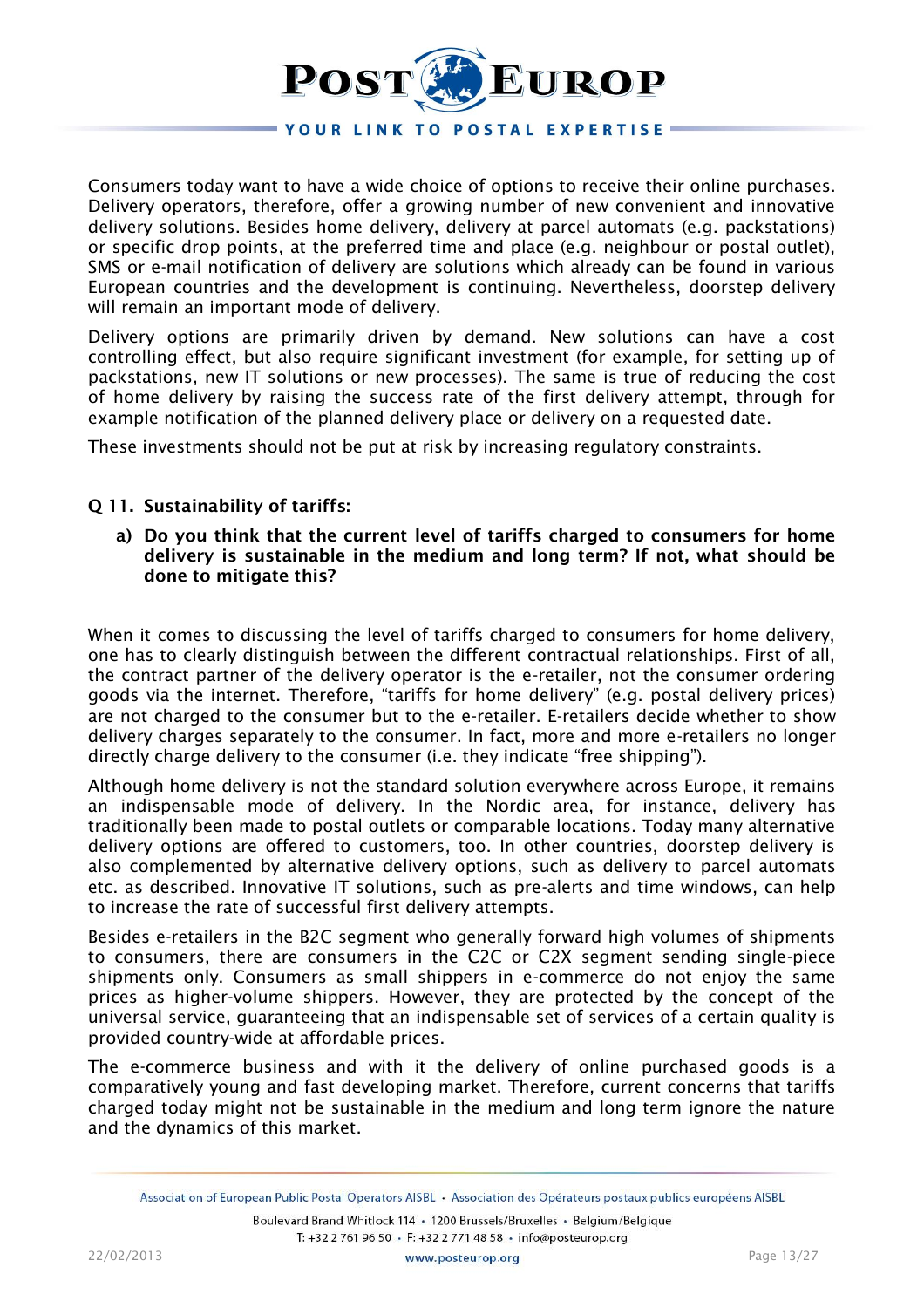

Consequently, we believe that, instead of fostering the development of e-commerce in Europe, any regulatory interference would in fact hamper these dynamics and discourage delivery operators from investing in the development of the ever more sophisticated solutions demanded by consumers.

A recent study<sup>1</sup> conducted in the Nordics indicates that delivery costs should be viewed as just one among a number of factors influencing e-retailers and consumers. In the survey, Nordic consumers were asked the question: "How important are the following factors in terms of your wanting to buy products from a site?" One of the eight factors was "Free delivery" and it ended up in last place. The most important factor chosen was "Clear total price". The consumers were also asked to give their reasons for not shopping from foreign e-commerce companies, and the study showed that the cost for delivery was not mentioned as a reason at all. The most common reason out of eight different reasons was that the consumers can find what they are looking for on domestic websites.

## **b) Should the actual cost of delivery incurred by e-retailers be made more transparent to consumers? If so why?**

There is no reason to make actual costs transparent to the consumer. Delivery of the online purchase can be considered just as an "input" to the business, like advertising, production of the goods etc. Input costs are generally not communicated; for the consumer, details on input costs are of no relevance.

# **c) Should the true costs of delivery to the society at large be made more transparent? If so why? And how?**

The cost of delivery of mail to society is, when it comes to the most important factor for environmental sustainability – carbon emissions – extremely transparent. In 2008 IPC started the Environmental Measurement and Monitoring System (EMMS). Currently twentyfive postal operators from five continents participate in the programme (both inside and outside IPC-membership). The EMMS system measures both the management proficiency and the actual carbon emissions. All reported results are third party audited.

In three years these postal operators have reduced their carbon emissions by over 14%, from 8.3 million tonnes to 7.1 million tonnes per year. Less than 30% of those emissions come from the 18 European participants.

As well as the total carbon emissions, the emissions per postal item processed are also measured. In 2008 on average 29 grams per item were emitted; in 2011 this went down to 25 grams per item, again a reduction of around 14% in three years.

The full sector sustainability report 2012 can be found at<http://sustainability.ipc.be/>

Boulevard Brand Whitlock 114 · 1200 Brussels/Bruxelles · Belgium/Belgique T: +32 2 761 96 50 · F: +32 2 771 48 58 · info@posteurop.org

<sup>&</sup>lt;sup>1</sup> E-commerce in the Nordics, 2012, p. 9-10

Association of European Public Postal Operators AISBL . Association des Opérateurs postaux publics européens AISBL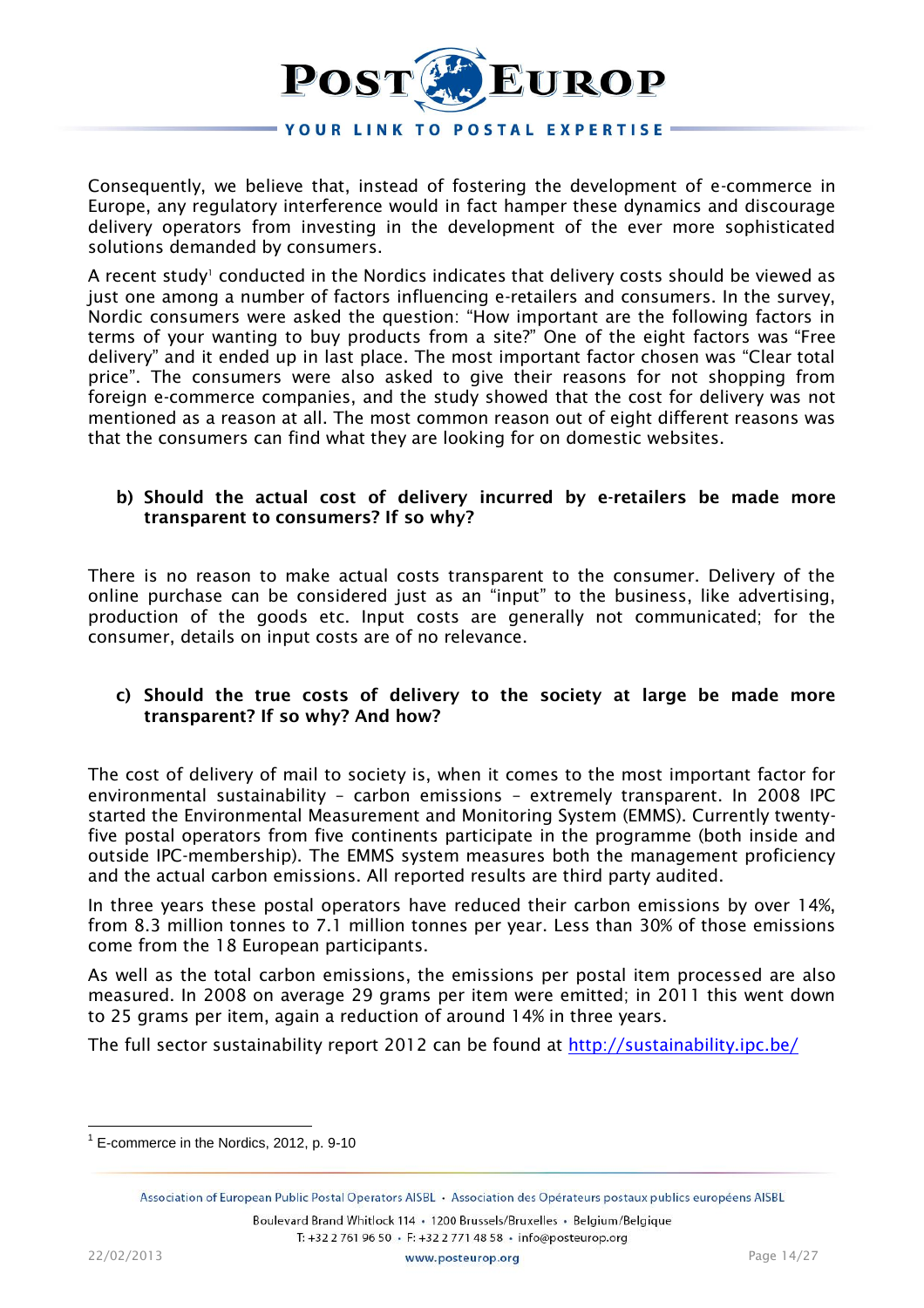

In the context of its Greenhouse Gas (GHG) Reduction Programme, PostEurop organised a series of seminars in which members have had the opportunity to directly experience green projects performed by hosting postal operators. Environmental experts shared innovative practices to reduce emissions such as: electric vehicles usage, green electricity purchasing, alternative fuel consumption (biodiesel, LPG, CNG, etc.), energy efficient technologies in buildings and ECO–driving while new areas of interest were explored including urban mobility, carbon offsetting, alternative fuel vehicles and biodiversity.

Other PostEurop Environmental Projects included the Green Fleet Forum, the NEPH Project and the Green Post Project. The NEPH Project, funded by the EU, brought together postal operators and industrial research partners to study and develop innovative modular electric power trains that will constitute the key component of a range of personal electric mobility devices and aimed at reducing air pollution and CO2 emission caused by the postal delivery service.

# **Q 12. Level of competition in delivery markets:**

## **a) In which markets, or market segments would more competition be essential?**

The European delivery markets have never been under any monopoly. Generally speaking, most of the markets for delivery are highly competitive, both domestic and cross-border, and competition is growing, attracted by e-commerce opportunities. For consumers and small shippers that rely on single piece services, competition appears generally less intensive. Here, a solution already exists through the universal service. Because their volumes are normally sufficiently high, most SMEs do not rely on single piece services but have access to discounts.

## **b) Publishing price comparisons would provide more clarity to consumers and SMEs. How could this be done? What would be the pro and cons?**

PostEurop believes that price comparisons can be generally helpful for the buyers of single piece services. Price comparisons of delivery cost are not directly relevant for the consumer ordering something online as the price and the choice of delivery operators are decided by the e-retailer.

## **Q 13. Oversight and regulation:**

**Ex ante regulatory measures (such as transparency obligations, obligations to provide access to delivery networks, and obligation for tariffs to be cost oriented, etc.) imposed on delivery operators with significant market power can lead to more competitive markets.**

Association of European Public Postal Operators AISBL · Association des Opérateurs postaux publics européens AISBL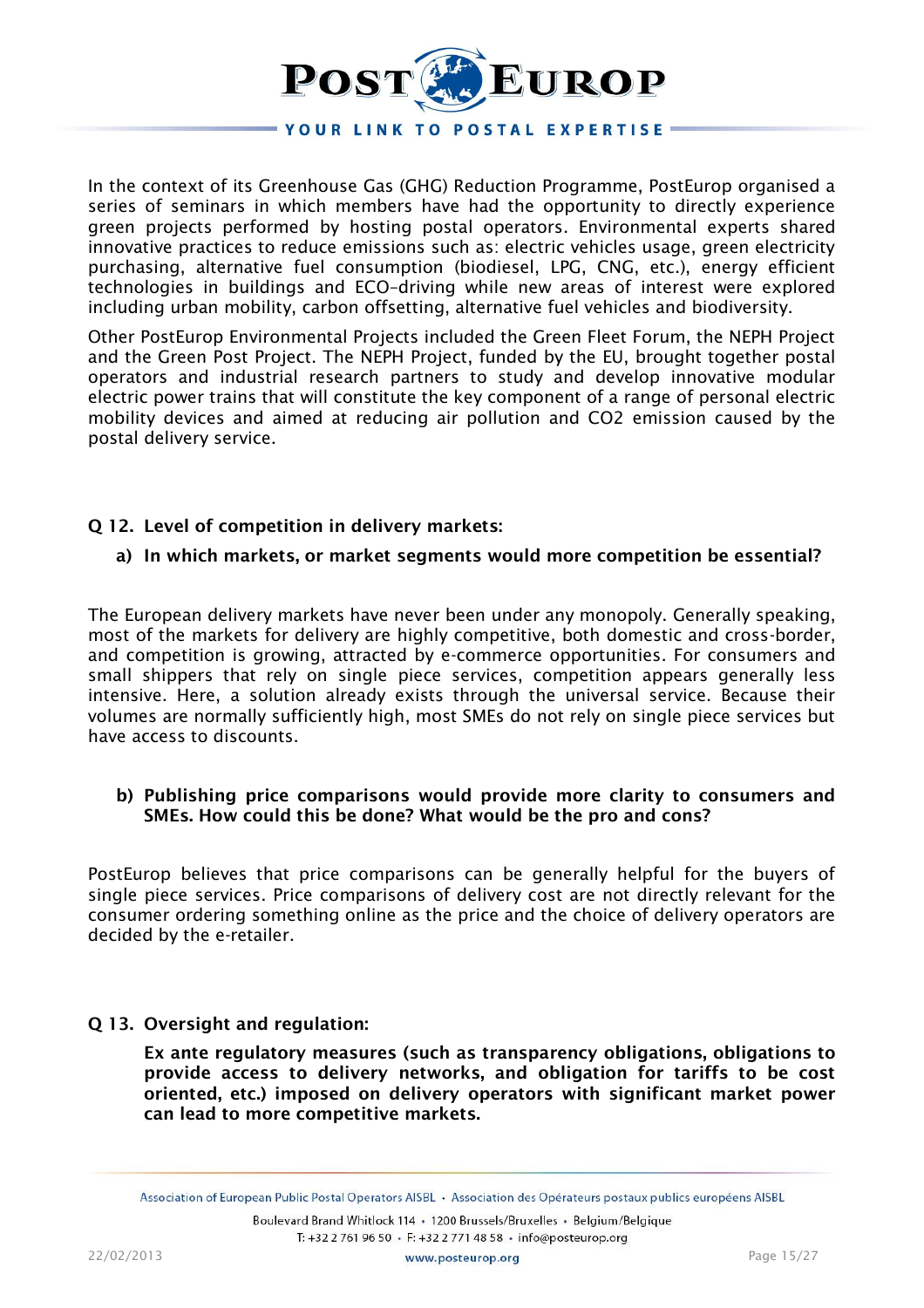

## **a) Which would be the relevant markets to consider in this respect?**

The development of e-commerce probably relies less on prices or costs of delivery than on convenience and confidence (see above, response to question 10). It is key therefore to improve quality and invest in innovation. Access to delivery networks does not promote competition in terms of quality and innovation. Consolidators are bound to the characteristics of the network they have access to. Nor will access incentivise the owner of the network to invest. Furthermore, there is growing competition in that market and no barriers to entry, as networks can be replicated.

# **b) What are the specificities of cross-border operations which could justify cost constraints? Please specify.**

For PostEurop members, domestic services traditionally dominate the business (roughly 90% or more). Transport logistics are therefore designed so as to optimize domestic operations, and this result in higher costs for cross-border services due to the extra mileage incurred, and other costs specific to cross-border shipments. Cross-border streams are consolidated at a certain number of international hubs or "offices-ofexchange"; most countries have only one central hub for all cross-border destinations. Cross-border streams do not generally meet the critical mass to economically justify direct links from the nearest sorting center or even the customer to a foreign destination; direct links, though shorter in distance, would effectively incur much higher costs. Similarly, IT infrastructure and processes are designed to cater foremost for domestic requirements, necessitating cross-border streams to build IT-interfaces, relabeling processes with local barcodes etc. Finally, depending on the distance to the destination country, cross-border streams are flown (instead of road transport) and thereby face significantly higher specific transport costs and need to undergo costly security procedures.

#### **c) Should the regulator have more information on cost accounting data of operators to better assess the cost-price structure of packets and parcels?**

Regarding national postal operators, regulators have the information required to assess cost-price structure of packets and parcels, in line with the existing requirements set by the postal directive (art. 14).

# **d) Should regulators and/or competition authorities play a more active role in overseeing the national markets or market segments concerned?**

No. In the existing regulatory framework, regulators and competition authorities have the necessary instruments at hand.

Association of European Public Postal Operators AISBL . Association des Opérateurs postaux publics européens AISBL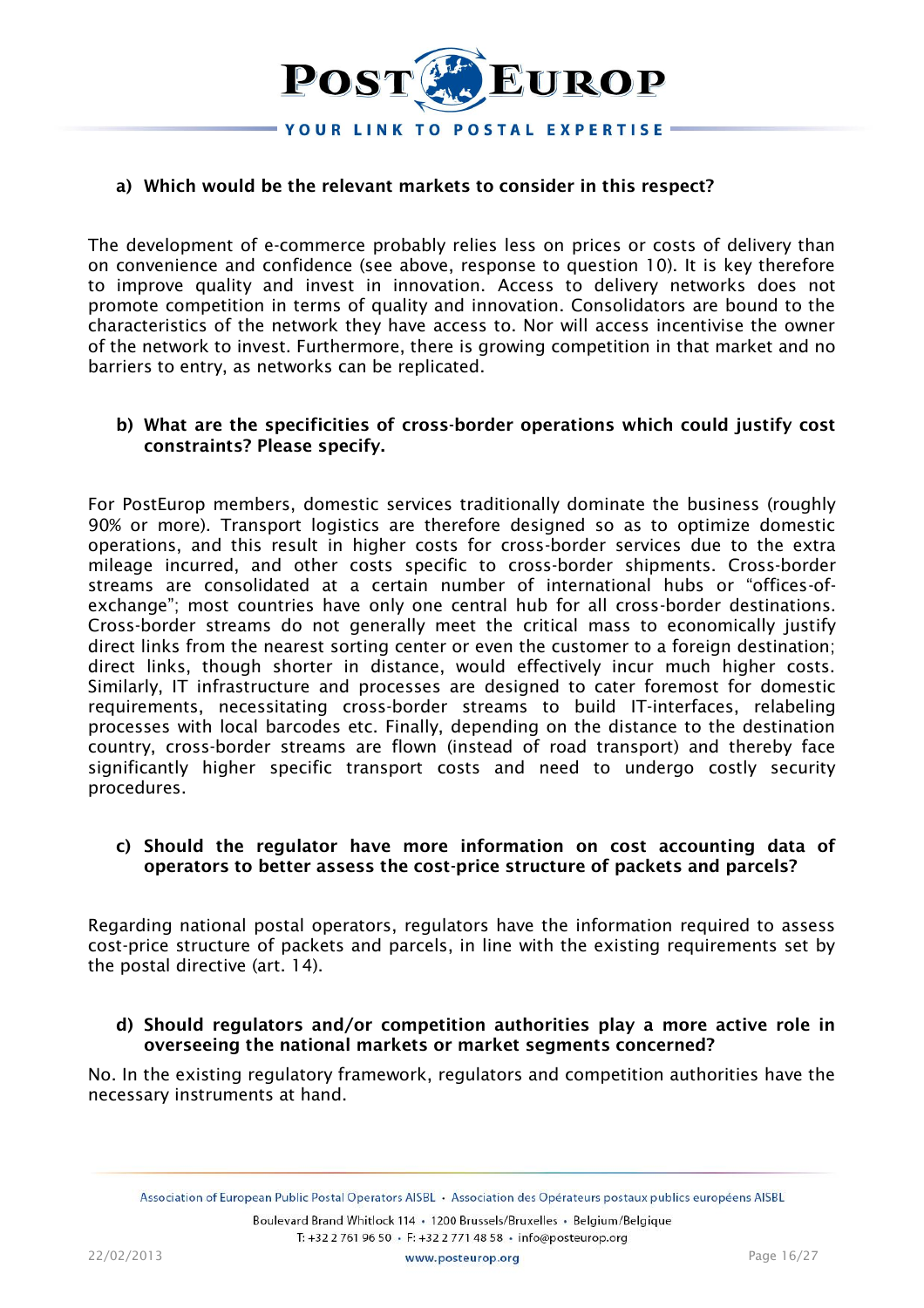

#### **Q 14. How can more competitive and transparent cross-border tariffs be ensured?**

- **a) Should it be left to market forces to provide the tariff levels and levels of transparency that are demanded by e-retailers and consumers?**
- **b) Would more regulatory supervision contribute to achieving sustainable prices for consumers?**
- **c) Do you think that applying some type of price cap for single piece cross border packets and parcels would be a feasible and effective option to address the needs of e-retailers and consumers?**

The markets for parcel delivery in Europe, both domestic and cross-border, are competitive markets and competition is growing, driven by e-commerce. One has to recall that the delivery of the lion's share of goods ordered online is subject to contractual relationships between e-retailers and delivery operators. Given the intensity of competition in this big segment, tariff levels and levels of transparency can be left to market forces. Generally speaking, e-retailers have significant bargaining power to put sufficient pressure on delivery operators to achieve low prices, good quality and service features according to their needs. In particular, big e-retailers exercise this bargaining power impacting both domestic and cross-border delivery.

At the same time SMEs and even micro sized companies are in a position to enjoy discounted prices even if their parcel volumes are fairly small. In that respect, different business models for delivery services are available in Europe, for example discount schemes for volumes of just a few hundred shipments per year, or allowing for an individual calculation of prices according to the specific conditions of the delivery services in terms of destination countries etc.

Single piece cross-border packet or parcel services are therefore only a very small fraction of the whole e-commerce cross-border market. Nevertheless they benefit from the competitive achievements with regard to innovations, new delivery and return solutions etc. Furthermore, consumers demanding cross-border single-piece services are in particular protected by the concept of the universal service. It ensures the provision of a minimum set of services with a specified quality at affordable prices.

Given that, market forces complemented by the existing framework of the universal service are best suited to address and support the needs of e-retailers and consumers.

Furthermore, any regulation that would bring prices or other selling conditions out of line with ordinary business terms would distort the competition between the e-retailer and its competitors. With price caps in particular, there would be a risk of below-cost pricing, which would mean an undue subsidy in favour of the e-retailer and put competitors that use other business models, such as traditional retailers, at a disadvantage. Price caps that target services to businesses, even if small, should be avoided or, as a minimum, include mechanisms that prevent below-cost pricing.

Association of European Public Postal Operators AISBL · Association des Opérateurs postaux publics européens AISBL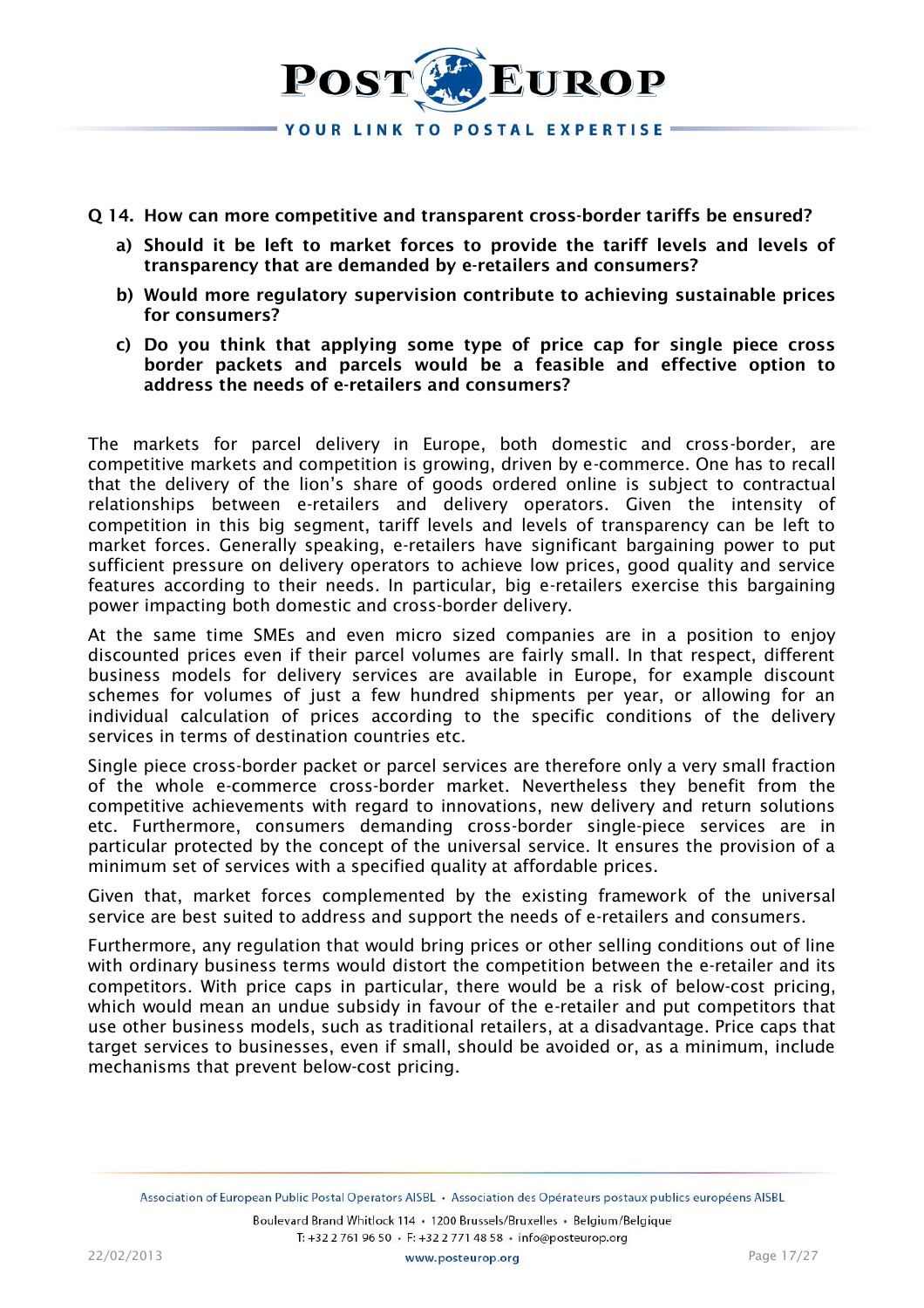

E-commerce requires healthy and profitable delivery markets. Growing requirements in terms of capacity and innovation need significant investments that need to be financed and have to pay off. Additional regulatory burdens and constraints should be avoided in order not to disrupt the encouraging developments currently seen in the parcel delivery markets. Constraining delivery prices can also easily translate into pressure on labour costs which represent the major part of the delivery costs in the postal sector.

## **Q 15. Levels of investment required:**

**a) To what extent is it possible to evaluate, both at micro and macro level, the approximate cost of a generalised track and trace system for parcels? Which would be the most relevant parameters to take into account?**

While it remains unclear what is meant by the term "generalised" track and trace system, it can be clearly stated that track and trace solutions both for domestic and cross-border services are available in all European member states. Track and trace is available for the interconnection of networks of national postal operators or third party delivery operators.

PostEurop members constantly strive to improve the interoperability of interconnected networks with track and trace functions. Global standards play an important role as a prerequisite for track and trace solutions responding to customer needs. The latest version of the relevant standard (EMSEVT v3) supports all traceable postal products, including EMS, Parcels, registered and/or insured letter post, and exprès letter post. It supports tracking of a broad variety of events, including item presented to/held by/returned from export/import Customs/Security, item into domestic sorting centre and alternative types of delivery such as delivery depot or pack-station/locker for customer pick-up.

PostEurop members are increasingly making use of the enhanced possibilities of the new standard, with investment and implementation plans for the next years.

Regarding the costs of a track and trace system, a distinction must be made between system design, development and implementation costs on the one hand, and system management costs on the other. In general, a tracking system is a set of tools and processes reporting the status of an element which is subject to certain processes. This applies not only for postal items but also industrial transformation processes, food chains, economic transactions, etc.

The cost of track and trace is extremely variable and depends on a lot of cost drivers:

- The complexity of the operational process to be tracked
- The number of events to be tracked
- The number and geographic location of the tracking points
- The availability of data transmission network systems
- The expected service levels (e.g. real time tracking, near-real time tracking, offline tracking)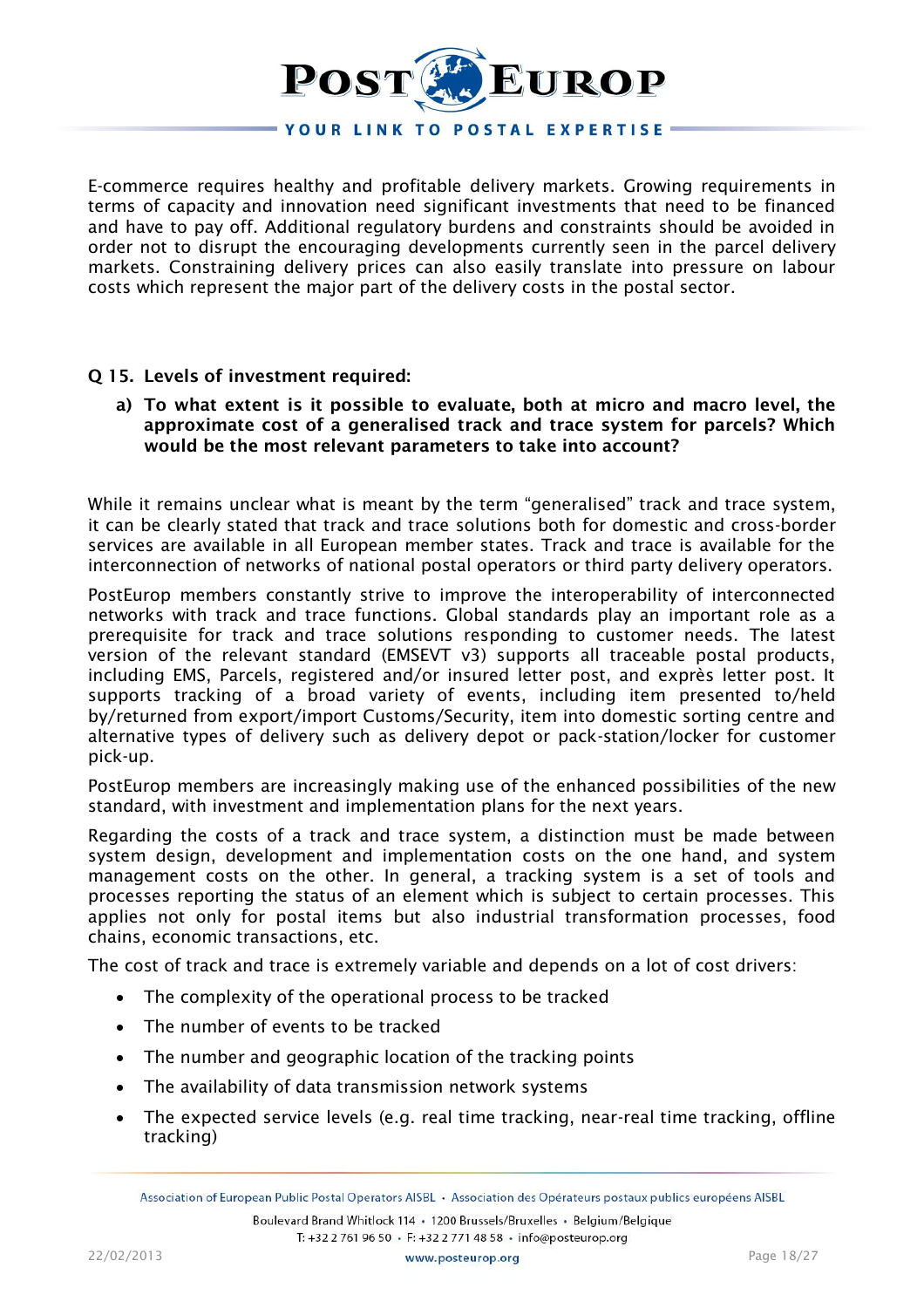

- The type of items to be tracked (i.e. mail, packets/parcels, multi-products)
- "Tagging" modes (i.e. barcodes, RFiD)
- Tracking modes (i.e. automated, mechanized, manual)

# **b) What specific pilot projects for delivery of e-commerce products could be promoted, possibly within broader programmes aimed at fostering investment in information and communication technologies?**

The spread of the Internet and the use of tools such as smartphones and tablets can be considered as a further boost to e-commerce, representing important opportunities for the postal operators' business development; in particular, for an ever more effective experience of electronic commerce, it is important to pursue the possibility of providing secure electronic communication services, electronic payments and logistics in a unique "value chain".

Some factors are fundamental for achieving the goals of efficiency and effectiveness, necessary for a high quality of service:

- **Technology**: the extensive use of technologies is a prerequisite to a process like ecommerce, one of whose main features is the integration of dematerialized activities (e.g. catalogue browsing, orders, payments) with traditional activities (e.g. storage, shipping, delivery), thus providing the customer with a progress report, consistently and easily accessible.
- **Security**: security is a major factor at all levels of the process, from the general infrastructure (e.g. Internet domain) to the "atomic" services making up the ecommerce value chain (e.g. marketplace, electronic payments, digital communications).
- **Simplification and Integration**: the ease of access and use of digital services are certainly key to the success of a service, and can really provide a competitive advantage; as for e-commerce, the integration of the different components of the value chain represents an opportunity for simplification and cost optimization.

Therefore, in order to speed up the development of e-commerce, projects have to be identified which promote security and integration via the large-scale deployment of technologies. In this context the UPU .post project is an example in terms of structural features of security and interoperability (e.g. technical and process standards).

Finally, the development of a system of intermodal integrated logistics and of last-mile sustainable delivery systems, represents a further area of intervention, where development and innovation projects can be identified (e.g. MODULUSCHA project - Modular Logistics Units in Shared Co-Modal Network, included in the 7th Programme Framework of the European Commission).

# **Q 16. Partnerships and cooperation:**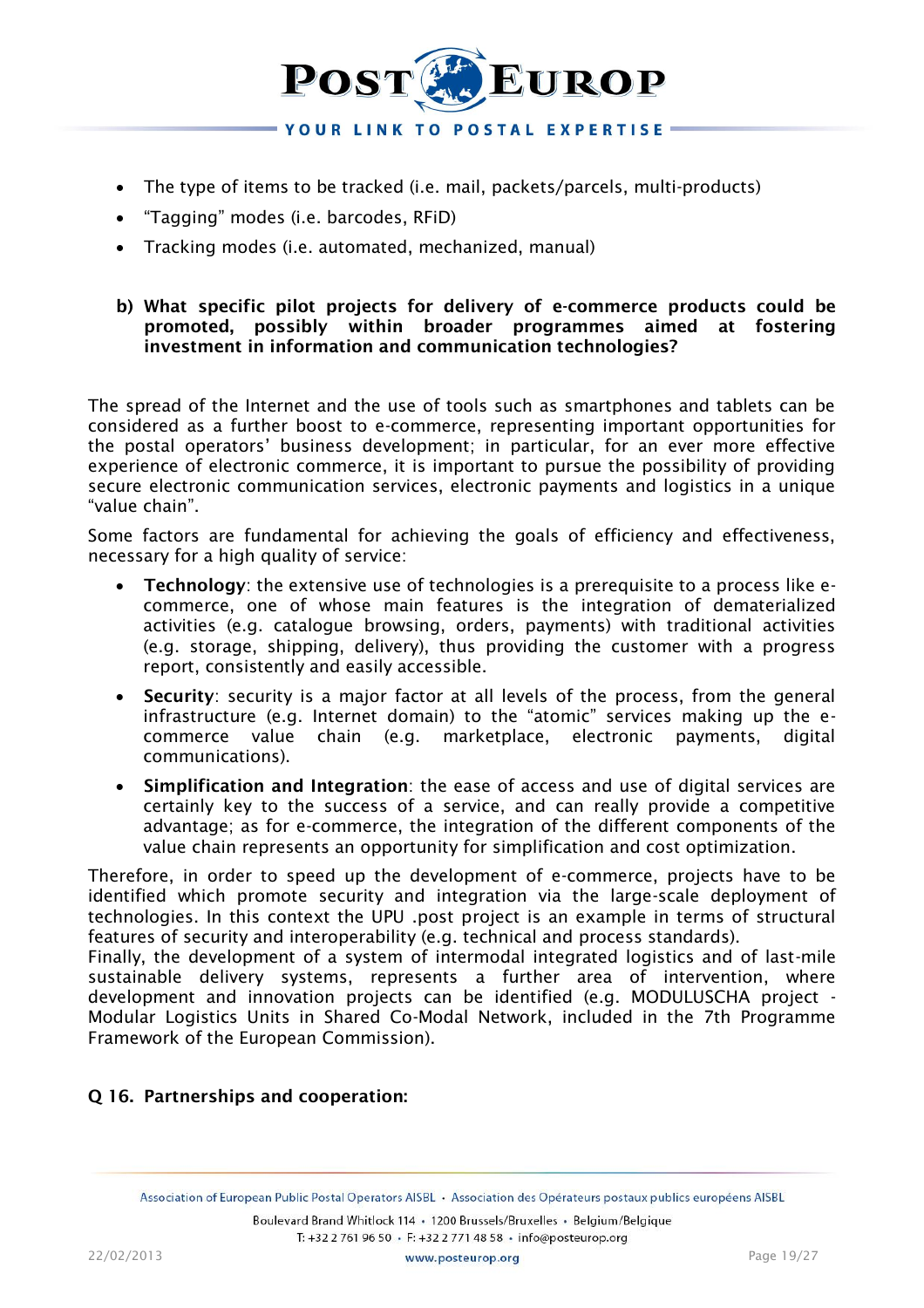

# **a) Is better co-operation between e-retailers and delivery operators likely to increase the interoperability of operations? If yes, what specifically could retailers and operators do to build new or improve existing partnerships?**

Close co-operation between delivery operators and e-retailers does already exist in different respects.

On the one side, there are postal operators supporting and helping in particular SMEs to enter the e-commerce business by proving online platforms, websites, fulfilment solutions, return solutions etc.

On the other side, the cooperation corresponds to the logistics process between the eretailer and the delivery operator, which has to be defined in a very detailed manner in order to ensure a fast and reliable delivery of the retailer's goods.

The main items of this cooperation include pick-up, distribution, delivery, delivery options, return handling, exchange of data including data of Proof Of Delivery (POD) and exception codes (not at home, wrong item etc.) and after-sales support (customer service, IT support and delivery reports).

All of these items are being extensively discussed in detail between delivery operators and e-retailers in order to find the best solution for the e-retailer and his customers. Accordingly, e-retailers have a multitude of choices in regard to the various items listed above and can, for example, choose between various pick-up options, such as pick-up by swap-body once a day or several times per day by little van. Also, the exchange of data is variable, and multiple possibilities are offered to the e-retailers, such as POD only or every change of parcel status (i.e. distribution, on tour, delivered). Moreover, e-retailers can even ask delivery operators to pre-advise the consignee of the time of delivery if he provides the delivery operator with the right data (e.g. e-mail address or telephone number).

After the delivery operator and e-retailer have agreed on all the different parts of the logistic process, these agreements can become part of the contract between the two parties. As delivery operators have an intrinsic interest in developing the e-commerce market even further, they already cooperate with e-retailers on further improvements of this process and even offer training platforms on the crucial preconditions an e-retailer needs to fulfil in order to ensure a reliable delivery process.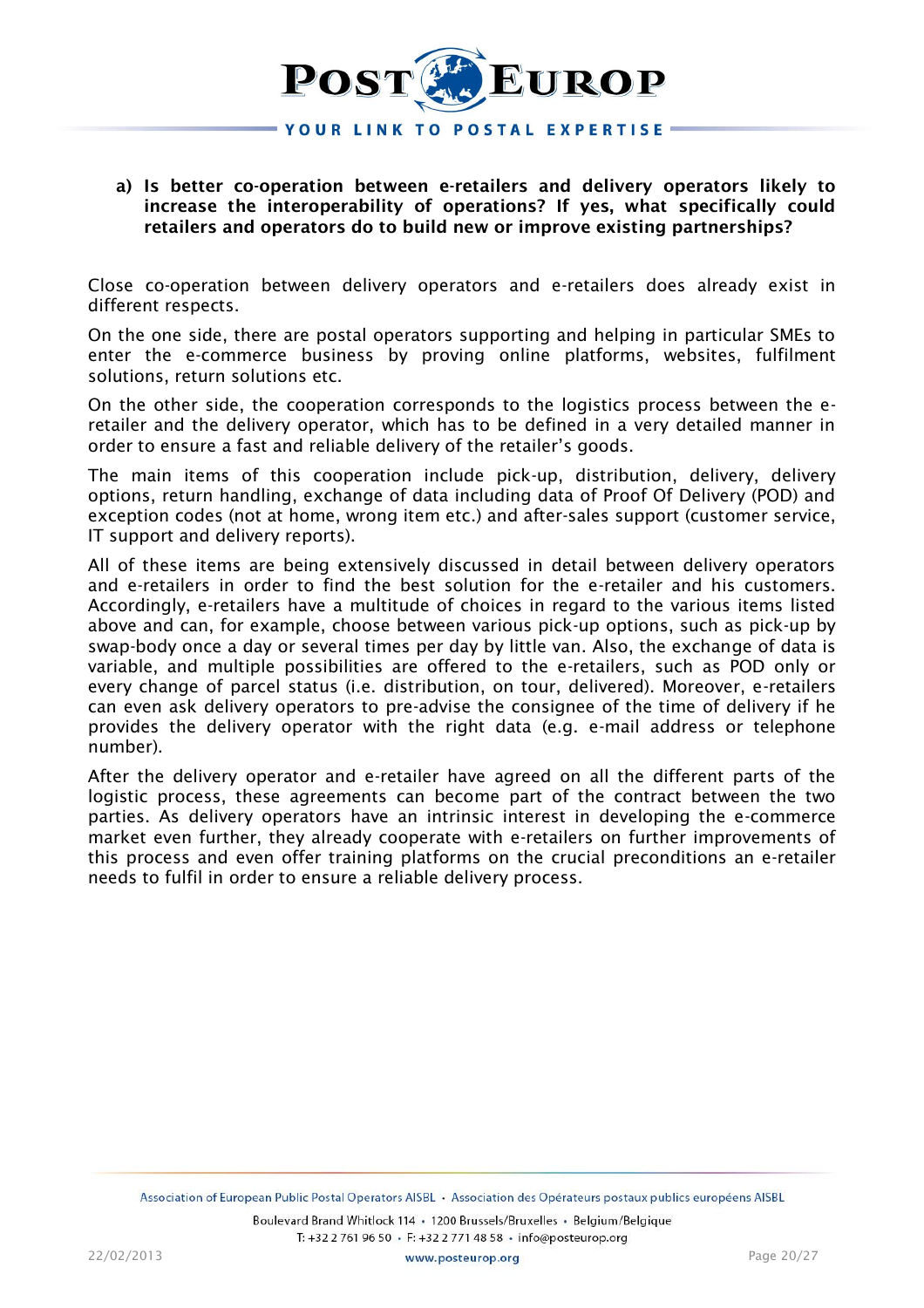

## **b) Should contingency capacities be jointly developed to deal with peak periods? If yes, how could this be done?**

Postal operators are used to dealing with peak periods such as Christmas and year end seasons. In particular, they employ additional staff and increase network capacity as far as possible in order to cope with the peak volumes. Jointly developed contingency capacities are no real solution as those third parties which could be involved are subject to the same peak period problems as the postal operator.

**c) Would you need the services of facilitators and third party logistics providers? How can those –new or existing- services develop, become better known and more visible?**

Not a question for PostEurop members.

#### **Q 17. Better interconnection:**

**a) Could logistics platforms for groups of operators better meet the needs of eretailers? If yes, how?**

There are various existing logistics platforms in the market which are continuously adapting to the needs of e-retailers. These platforms can be grouped in three different operational models for cross-border parcel services in Europe.

a) Integrated parcel and express networks: examples are DHL, UPS, TNT, DPD, GLS.

They will carry any size and any weight, and provide very good services (both information and speed) since the full chain from pick-up to delivery is in their own hands. There are no connection issues to be solved within these integrated networks. National postal operators and other operators can choose to connect to these networks.

b) International letter mail networks; operated by the National Postal Operators as Designated Operators of the Universal Service Obligation (USO).

The letter mail exchange system between Designated Operators takes packets up to 2 kg (non-registered items to a maximum of 2 kg are referred to as packets). The compensation between operators in this model is based on bilateral or multilateral terminal dues arrangements such as REIMS and the UPU system. Any such agreements between operators are subject to competition law. The network will further adapt to the needs of e-commerce (market driven). Packets handled within this system fall within the USO.

Association of European Public Postal Operators AISBL . Association des Opérateurs postaux publics européens AISBL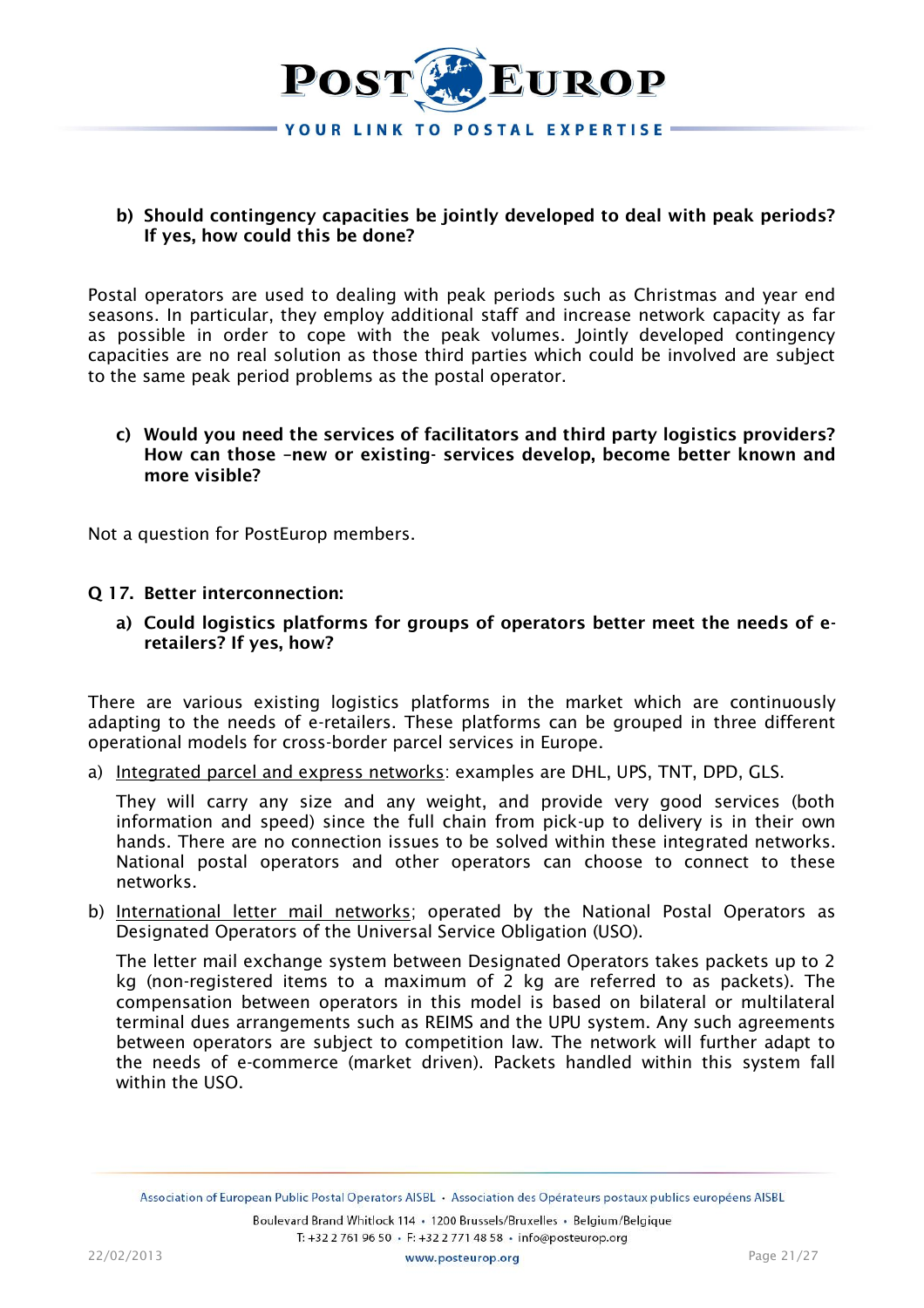

c) Interconnected parcel networks; parcel operations of National Postal Operators (and other delivery operators) that provide cross-border services on the basis of bilateral or multilateral service agreements with National Parcel Operators or other delivery operators in target markets.

Domestic delivery operators connect to partners in target markets. Most parcel divisions of National Postal Operators operate like this, where they have the choice to connect to another National Parcel Operator or another delivery operator. A crucial element is the IT connection to enable track and trace and exchange of other relevant information. Experience shows that this is feasible for all 27 EU Member States.

The questions under 16 a) and 17 a) both call for integrated cooperation among postal operators and with the other providers of services in the e-commerce value chain.

As postal operators, we see market-based cooperation and interconnection as efficient means to ensure the interoperability of operations and to meet the needs of consumers and e-retailers. Cooperation between e-retailers and operators is an essential part of all agreements between the two parties – with the common goal of offering e-commerce to consumers. Being based on commercial terms in a competitive market environment, cooperation between e-retailers and delivery operators needs to be flexible and optional, and able to swiftly respond to the needs of consumers and retailers and developments in the e-commerce sector itself. Better cooperation, including increased interoperability, stems from this shared need for flexibility to adapt.

Possible logistics platforms should be created by the stakeholders wishing to participate. The basis for the creation of such platforms should be market needs and developments, not regulatory demands. Only from a position of shared interest in such platforms may suitable financing, choice of technology and degree of logistical integration be operationally determined. Alternative and mandatory approaches, on the other hand, would run counter to the market based dynamics of e-commerce and associated delivery.

Here, one must bear in mind that cooperation – whatever the form – between operators is subject to stringent competition law constraints. As postal operators, we acknowledge these restrictions and seek to establish cooperation models which respect them.

# **b) Could an industry task force contribute to promoting innovation and increasing the use of new technologies to facilitate greater level of interconnection? If so, how?**

In an era of e-commerce, IT technology and digital services, where it is indispensable for postal operators to ensure interconnection and interoperability of their infrastructures, it is of utmost importance to have platforms that support and enable technical and operational cooperation. An industry task force or an experienced postal industry supporter can provide the appropriate framework to discuss and debate issues, share knowledge and best practices, and promote and develop technical solutions necessary to enable in particular cross-border solutions. Thanks to new technologies, standard electronic data exchange and skilled management, a greater level of interconnection will be achieved facilitating the creation of a global network.

Association of European Public Postal Operators AISBL . Association des Opérateurs postaux publics européens AISBL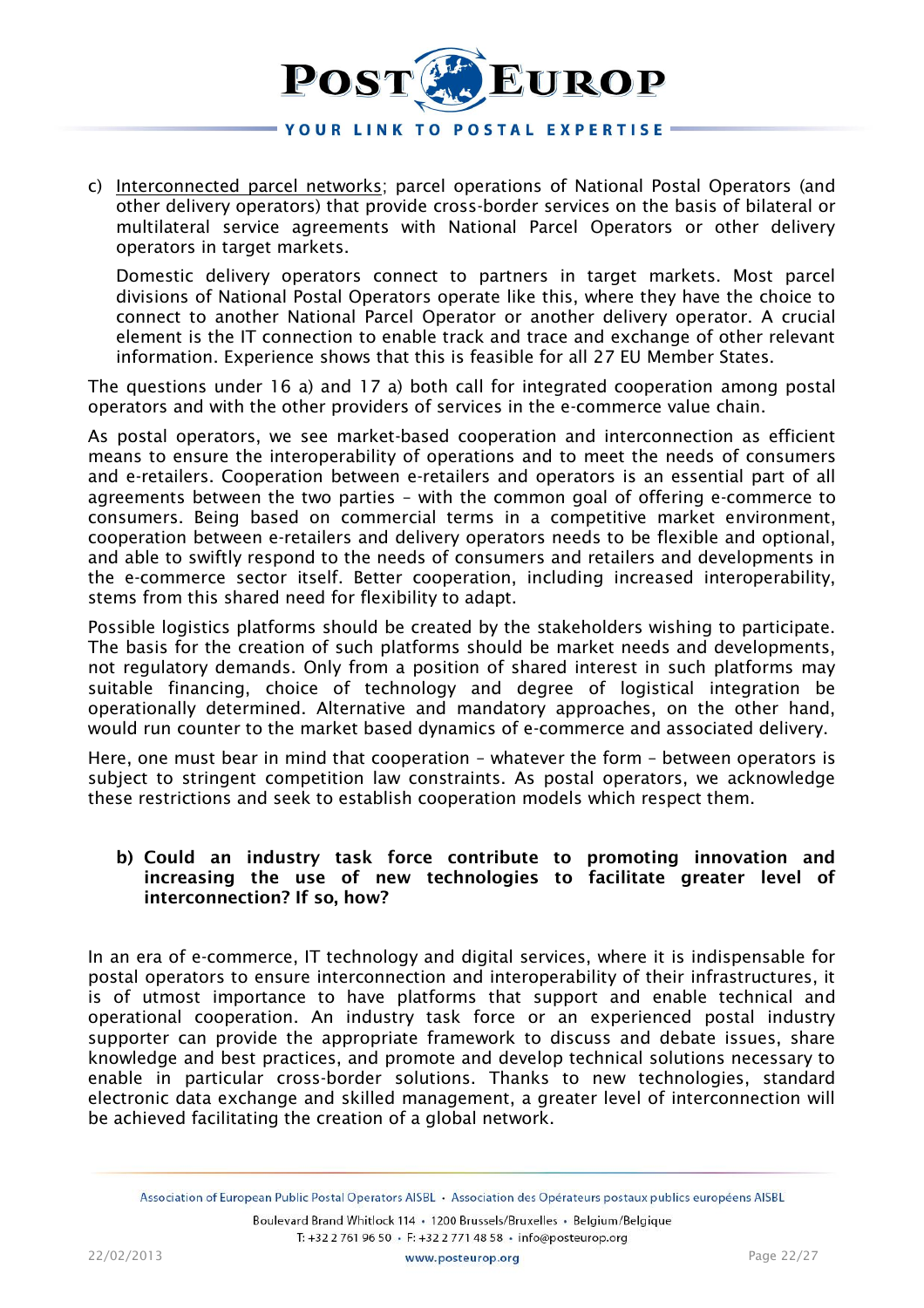

With IPC a platform of that kind has existed for more than 25 years. It has successfully facilitated the technical cooperation of postal operators and will continue to play an important role in the development of e-commerce delivery.

## **c) Should the processes used to return goods (both domestically and cross border) be improved? If so, how?**

In most European member states, domestic easy return solutions exist. For cross-border services, postal operators' retail services have always provided a basic but universal return solution that has contributed to the early development of cross-border ecommerce.

Since 2010, postal operators together with IPC set up the Easy Return Solution (ERS) which is being progressively implemented by postal operators. The ERS enables postal operators to offer e-retailers a priority postage-paid international return service for their customers. Whenever a consumer wants to return a product cross-border, the e-retailer provides the customer with a pre-paid return label. All the customer needs to do is to apply this ERS return label and drop the unwanted purchase at a postal outlet. The returned goods can be easily tracked via the website of the operator or the e-retailer.

ERS clearly responds to market needs and contributes to customer loyalty and satisfaction. It is planned to have all European EPG-members on board by 2014.

## **d) Are interoperability requirements and the promotion of new technologies difficult for SMEs operating in the delivery chain? What actions could help mitigate such difficulties?**

Not a question for PostEurop members.

**e) What are (if any) the main three actions which could improve interoperability across EU borders for moving goods ordered on line? What could be done to improve the situation in the short term, what initiatives could be taken in the medium to long term? Also what needs to be done to improve interoperability at the international level?**

Working together across borders is key for facilitating seamless cross-border services and ensuring high quality. Crossing borders requires coordination, synchronised pick-up and drop off and effective delivery. As described above, IPC, for instance, provides postal operators with a platform for technical cooperation. Some projects are outlined below which have contributed and will further contribute to an improved interoperability across EU borders.

Association of European Public Postal Operators AISBL . Association des Opérateurs postaux publics européens AISBL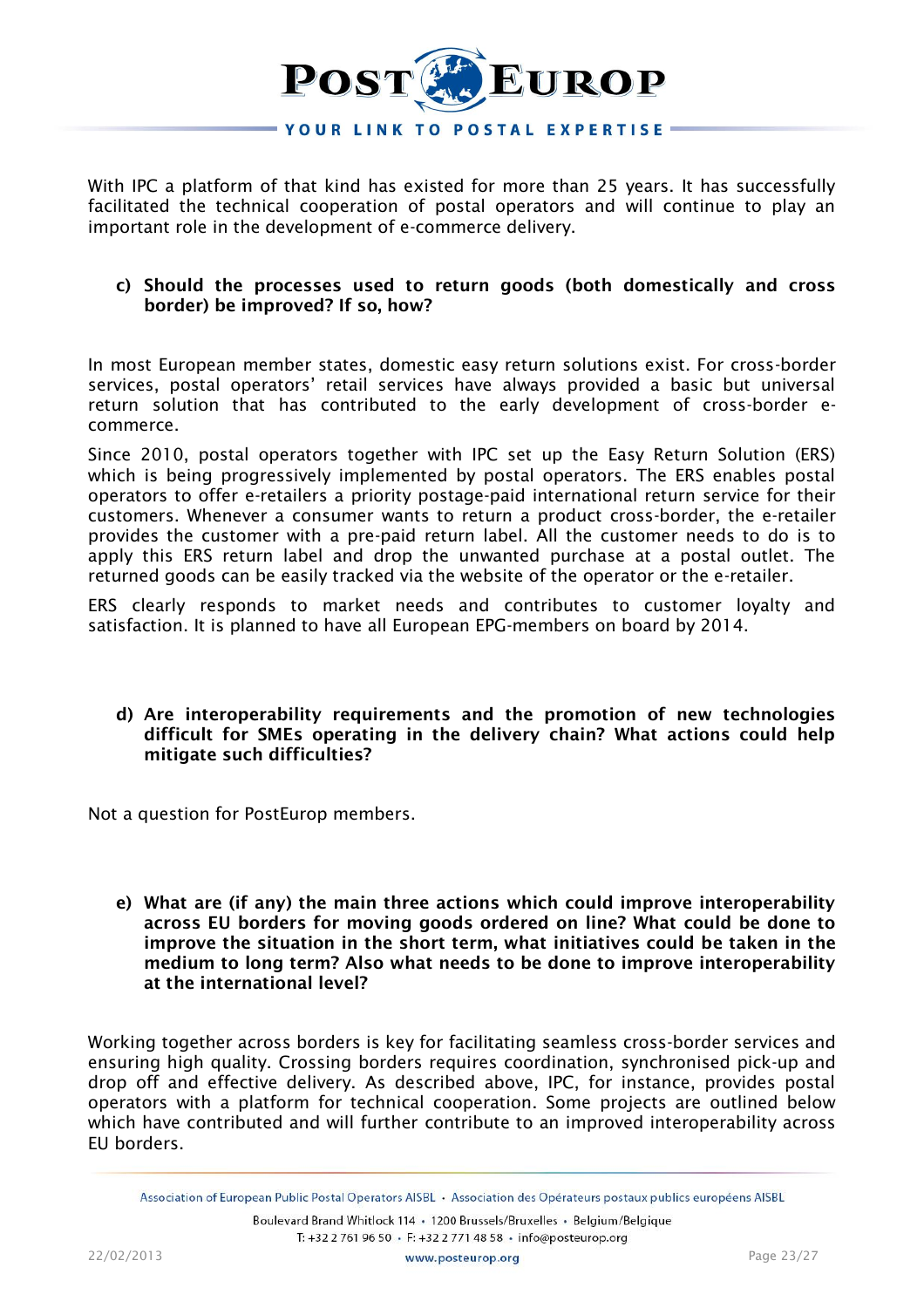

E Parcel Group (EPG)

The E Parcel Group is a delivery network providing a high standard parcel service across all member countries. The service is characterised by competitive prices, all key track and trace information based on standard UPU barcodes, and defined targets for delivery and responsiveness to customer service enquiries. The delivery standards generally vary from 1 to 2 days after arrival at inward Office of Exchange. Delivery to all addresses in each country is provided.

In 2012 EPG covered 27 countries, mainly European Union member countries.

The EPG project can be described by the following key elements:

- Reliable, dynamic and robust delivery network at competitive delivery rates;
- On-going geographic expansion;
- Development and implementation of new business solutions, including e-services such as Easy Return Solution (ERS), extended item e-Tracking (EMSEVTv3), and Easy Collect Solution (ECS) for consumers purchasing online;
- Pay for Performance;
- Standard Customer Service System for Posts to inquire on items if needed;
- Dedicated monthly performance and billing, electronic reporting by IPC, allowing quick analysis of key performance indicators, intercompany payment, increased paperless activities;
- On-line e-Tool for performance monitoring and reporting.
- Easy return Solution (ERS): see answer to Question 17 c)
- Extended track and trace solution (EMSEVT v3): see answer to Question 15
- Easy Collect Solution (ECS)

In some countries it is becoming increasingly popular for consumers to have their ecommerce parcels shipped to a postal outlet. After notification by SMS or e-mail, they can pick up the shipment whenever it is most convenient for them.

For now, this service is rarely offered cross-border, because e-retailers would need to maintain several databases for different countries with the available postal outlets in other countries. On request of several postal operators, IPC set up a project in 2012 to create a central information hub where the different national databases of postal outlets are consolidated and made accessible to the participating operators. An eretailer will just need one interface to his domestic postal operator to also access foreign retail points directly.

The service will be operational in the course of 2013.

## **Q 18. Are there areas which could be effectively tackled by the industry to address the issues identified in this Green Paper? How could this be promoted ? How to involve both ecommerce and delivery industry associations?**

Association of European Public Postal Operators AISBL . Association des Opérateurs postaux publics européens AISBL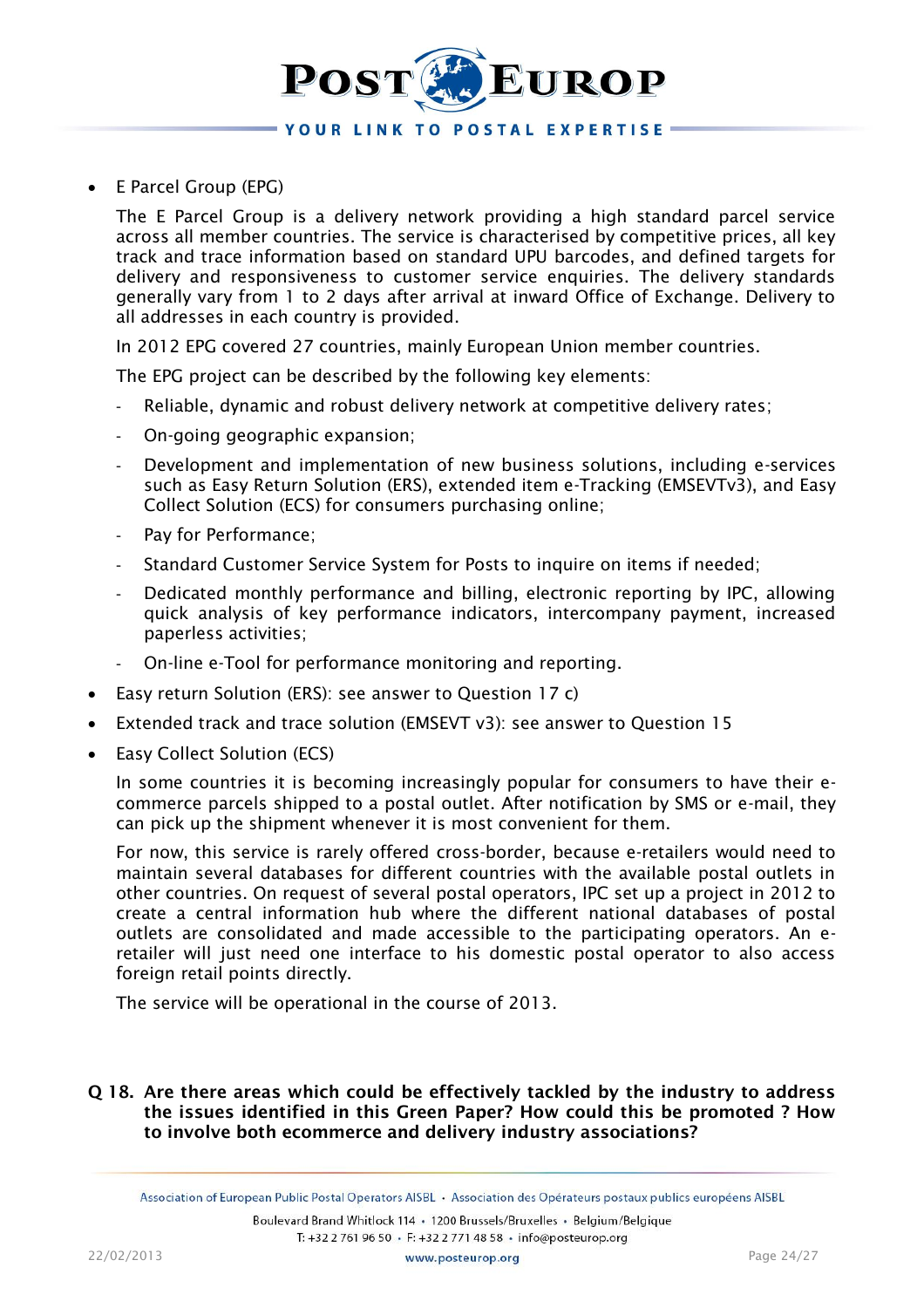

E-commerce is a comparatively young market; PostEurop members and the delivery industry in general significantly invest in capacity, services and innovations that are key for e-commerce (see for example answers to questions 10 and 17c) on last mile options and return solutions (including cross-border). The industry is, therefore, actively demonstrating ability and determination to take up the challenges and opportunities offered by e-commerce.

As described in the answer to question 17, IPC is a good example of dealing with crossborder issues involving more than one operator.

## **Q 19. How should current governance aspects of standardisation and interoperability be addressed? Is there a need to increase involvement of representatives of e-commerce, notably SMEs, and consumers?**

Organizations such as the UPU, PostEurop and IPC have significant experience with standardisation and interoperability. One of the UPU entities is the "Standards Board", which works closely with institutes such as CEN, whose Technical Committee 331 "Postal Services" gathers within its working groups representatives of postal operators, national regulators, ministries in charge of postal affaires, consumer protection organisations, research agencies etc, which constitutes a good platform of cooperation on a broad scope of standardisation issues. At least for Postal Operators the governance aspects are well addressed.

The UPU, through its Consultative Committee, offers a platform for representatives of ecommerce (SMEs or others) and consumers to make their voice heard.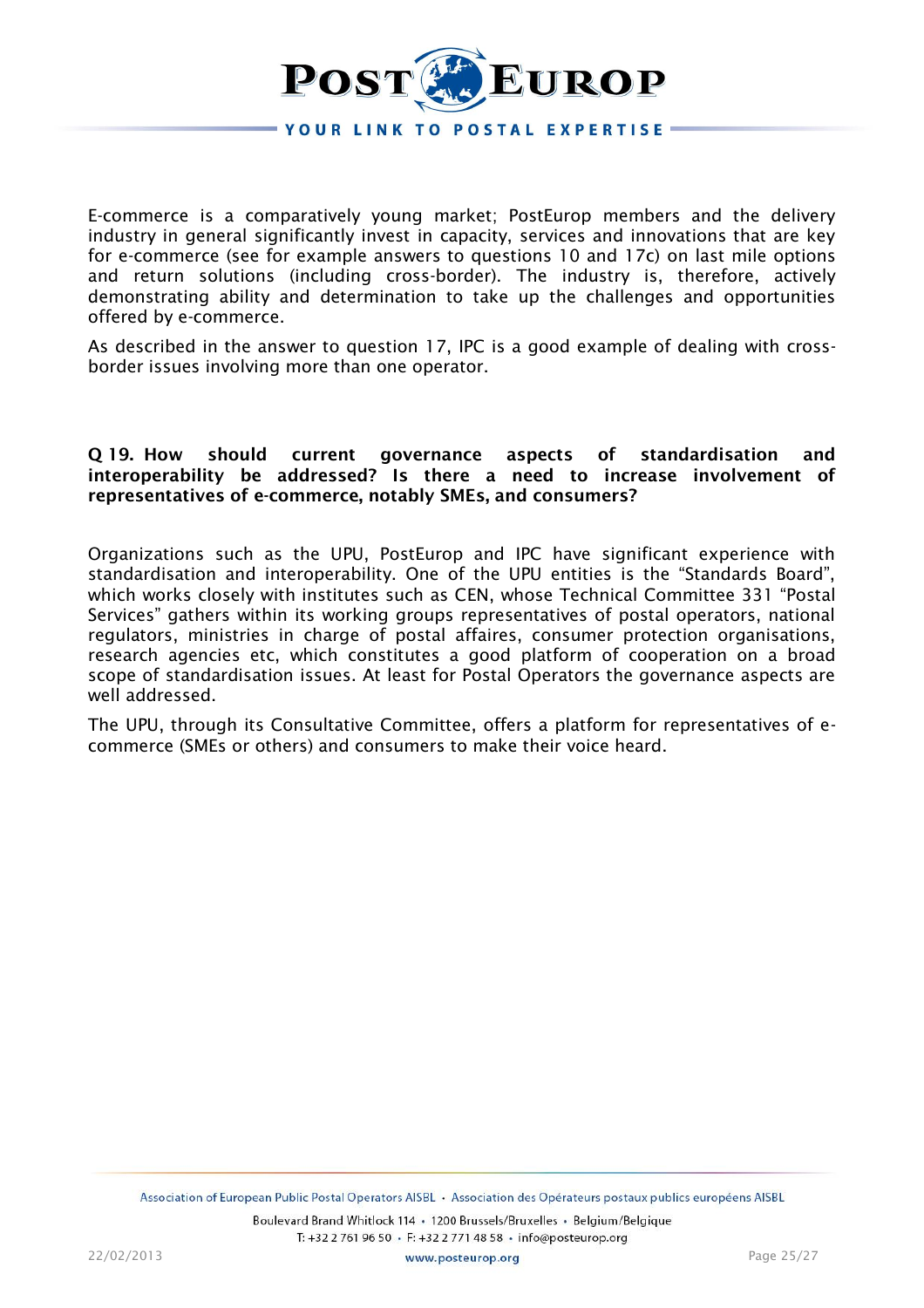

This response is supported by the following universal service providers:

| Country            | <b>Universal Service Provider</b> |
|--------------------|-----------------------------------|
| Austria            | Österreichische Post AG           |
| Belgium            | bpost                             |
| <b>Bulgaria</b>    | <b>Bulgarian Post</b>             |
| Cyprus             | <b>Cyprus Post</b>                |
| Czech Republic     | Czeská Pošta                      |
| Denmark            | Post Danmark A/S -                |
| Estonia            | Eesti Post Ltd                    |
| Finland            | Itella Oyj                        |
| France             | Groupe La Poste                   |
| Germany            | Deutsche Post AG                  |
| Greece             | Hellenic Post - ELTA S.A.         |
| Hungary            | Magyar Posta                      |
| Iceland            | Islandspóstur hf                  |
| Ireland            | An Post                           |
| <b>Italy</b>       | Poste Italiane S.p.A.             |
| Latvia             | Latvijas Pasts                    |
| Liechtenstein      | Liechtenstein Post                |
| Lithuania          | AB Lietuvos paštas                |
| Luxembourg         | <b>EPT Luxembourg</b>             |
| Malta              | MaltaPost p.l.c.                  |
| <b>Netherlands</b> | Postnl                            |
| Norway             | Posten Norge AS                   |
| Poland             | Poczta Polska                     |
| Portugal           | CTT - Correios de Portugal, S.A.  |
| Romania            | C.N. Posta Romana S.A.            |
| Slovakia           | Slovenská pošta, a. s.            |
| Slovenia           | Pošta Slovenije                   |
| Spain              | Correos y Telégrafos S.A.         |
| Sweden             | Posten AB                         |
| Switzerland        | <b>Swiss Post</b>                 |
| United Kingdom     | Royal Mail Group Ltd              |
| Croatia (observer) | Hrvatska pošta d.d.               |

For further information and action please contact:

**Mr. Wolfgang Pickavé** Chair of the E-Commerce Green Paper Working Group at PostEurop E: w.pickave@deutschepost.de

#### **Mr. Joost Vantomme**

Chair of the European Union Affairs Committee at PostEurop E: joost.vantomme@bpost.be

Association of European Public Postal Operators AISBL • Association des Opérateurs postaux publics européens AISBL